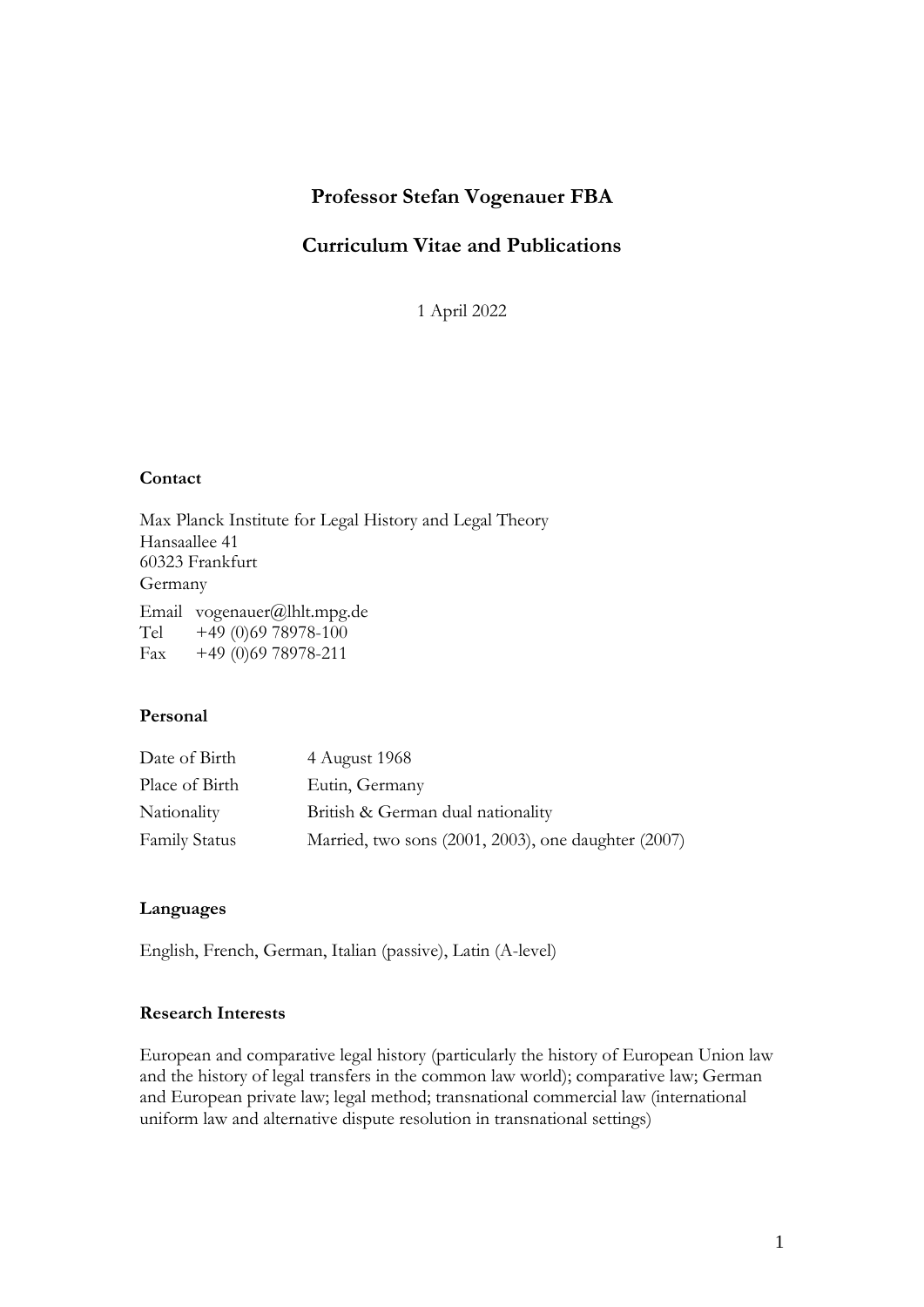# **Employment**

| $2015 -$  | Max Planck Institute for Legal History and Legal Theory<br>(formerly: for European Legal History), Frankfurt: Director<br>(Department European and Comparative Legal History)               |
|-----------|---------------------------------------------------------------------------------------------------------------------------------------------------------------------------------------------|
| 2004-2015 | Oxford Institute of European and Comparative Law: Director                                                                                                                                  |
| 2003-2015 | University of Oxford: Professor of Comparative Law and Fellow<br>of Brasenose College                                                                                                       |
| 2002-2004 | Bucerius Law School, Hamburg: Part-time Lecturer in<br>Comparative Law                                                                                                                      |
| 2002-2003 | Max Planck Institute for Comparative and International Private<br>Law, Hamburg: Senior Research Fellow                                                                                      |
| 1997-2002 | University of Regensburg: Junior Lecturer in Private Law and<br>Research Assistant at the Chair for Private Law, Roman Law and<br>Comparative Legal History (Professor Reinhard Zimmermann) |
| 1995-1996 | Trinity College, Oxford: Junior Dean, Revision classes in EU law<br>and Jurisprudence                                                                                                       |
| 1992-1994 | University of Kiel: Student Assistant at the Chair for Private Law,<br>Company Law and European Legal History (Professor Hans<br>Hattenhauer)                                               |
| 1987-1989 | German Army: Reserve Officer                                                                                                                                                                |

## **Education**

| 1998-2000 | Regional court, Regensburg (Germany): Trainee lawyer<br>('Referendar'); Second State Examination                                                    |
|-----------|-----------------------------------------------------------------------------------------------------------------------------------------------------|
| 1995-1998 | Regensburg University: PhD student                                                                                                                  |
| 1994-1995 | University of Oxford: Magister Juris in European and<br>Comparative Law                                                                             |
| 1992-1994 | University of Kiel: Law (advanced studies); First State<br>Examination                                                                              |
| 1991-1992 | Université Paris 2 - Panthéon-Assas, Université Paris 5 - René<br>Descartes, Institut de droit comparé de Paris: Six months French<br>law programme |
| 1989-1991 | University of Kiel: Law (basic studies)                                                                                                             |
| 1978-1987 | Johann-Heinrich-Voß-Gymnasium, Eutin: A-levels                                                                                                      |
| 1974-1978 | Grundschule am Kleinen See, Eutin                                                                                                                   |

# **Internships**

| December 1994  | Court of Appeal, London (Mr Justice MacPherson of Cluny) |
|----------------|----------------------------------------------------------|
| September 1992 | Cour de cassation and Conseil d'État, Paris              |
| March 1992     | Hôtel de ville, Paris (Mayor's office)                   |
| 1991-1992      | Shearman & Sterling, Paris: Part-time <i>stagiaire</i>   |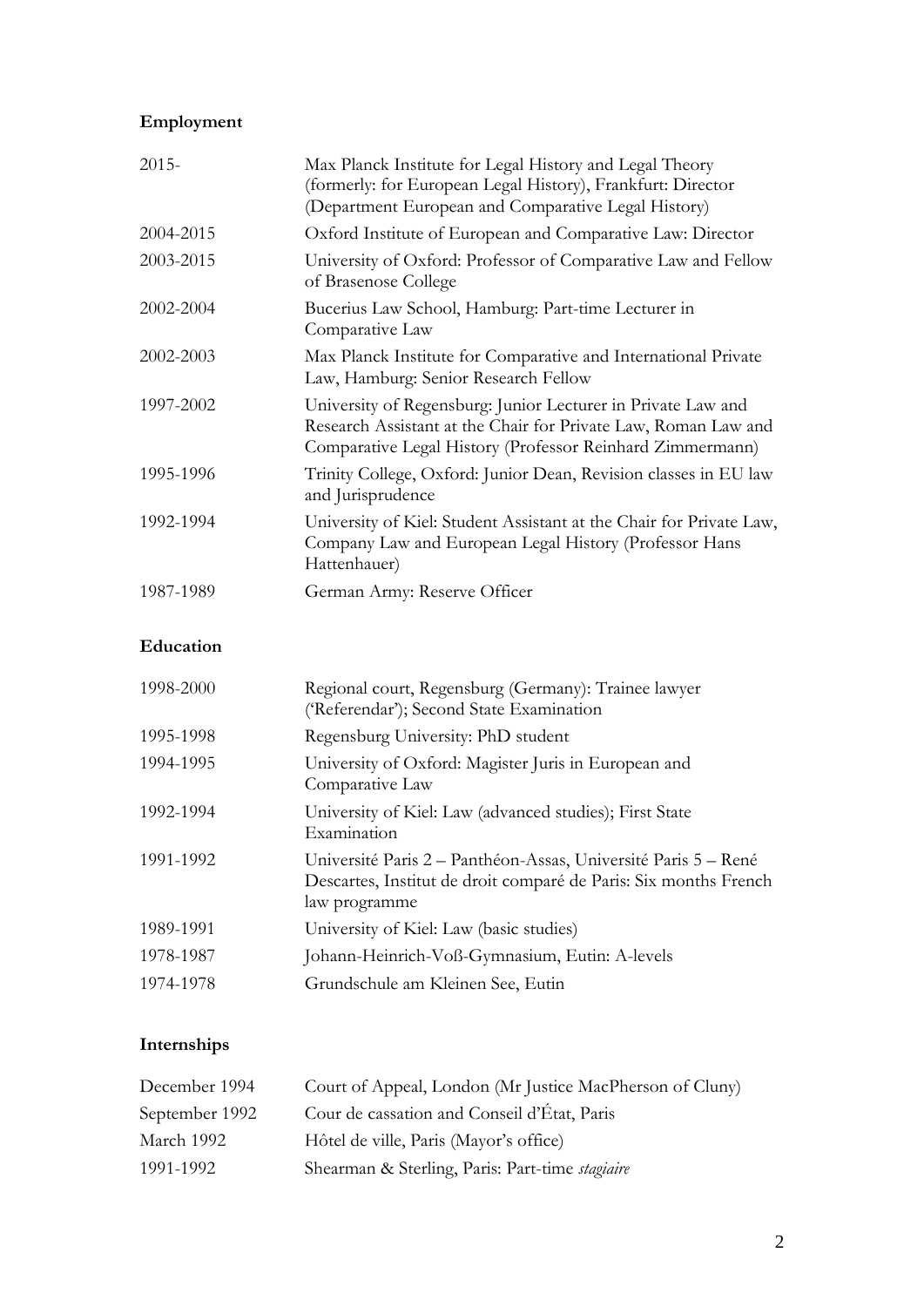## **Courses and Classes Taught at the University of Oxford (2003-15)**

- 'European Private Law: Contract'
- 'Introduction to Comparative Law'
- 'International Commercial Arbitration'
- 'Problems in Contract and Tort (German and English Law Compared)'
- 'Roman Law of Contract'
- 'The Common Law for Civil Lawyers'
- 'Transnational Commercial Law'

## **Visiting Appointments**

- University of Auckland, New Zealand (March 2018, November 2021)
- National Taiwan University, Taipei (October 2017)
- National Law University Delhi (Spring 2016)
- Université Paris 2 Panthéon-Assas (Fall 2014, Fall 2015, Fall 2016, Fall 2017, Fall 2018, Fall 2019, Fall 2020, Fall 2021)
- New York University (Fall 2013, Fall 2016)
- University of Melbourne (May 2012, May 2013, May 2014, May 2015, April 2016, March 2017, October 2017, February 2018, November 2018, March 2019, November 2019, March 2020, November 2020, November 2021, March 2022)
- University of Texas at Austin (Spring 2008)
- Louisiana State University, Baton Rouge (Spring 2006)

## **Scholarships, Prizes, Honours**

| 2021      | Election as Corresponding Fellow of the British Academy                                                                                                                       |
|-----------|-------------------------------------------------------------------------------------------------------------------------------------------------------------------------------|
| 2017      | Tsui Wan-Tsai Chair Professor of Law, National Taiwan<br>University (NTU), Taipei                                                                                             |
| 2016      | Election as Ordinary Member of the Academy of Sciences and<br>Literature, Mainz                                                                                               |
| 2015      | Election as Honorary Member of the Società Italiana degli<br>Studiosi del Diritto Civile (SISDIC)                                                                             |
| 2013      | Co-editor of one of the Law Books of the Year in Spain (The<br>Common European Sales Law in Context): [2013] Cronista del<br>Estado Social y Democrático de Derecho 64, 73-74 |
| 2012      | Alexander von Humboldt Foundation: Humboldt Research<br>Award ('Humboldt-Forschungspreis'), 'in recognition of his<br>lifetime achievements in research and teaching'         |
| 2011-2014 | Professor Extraordinary, University of Stellenbosch (South<br>Africa)                                                                                                         |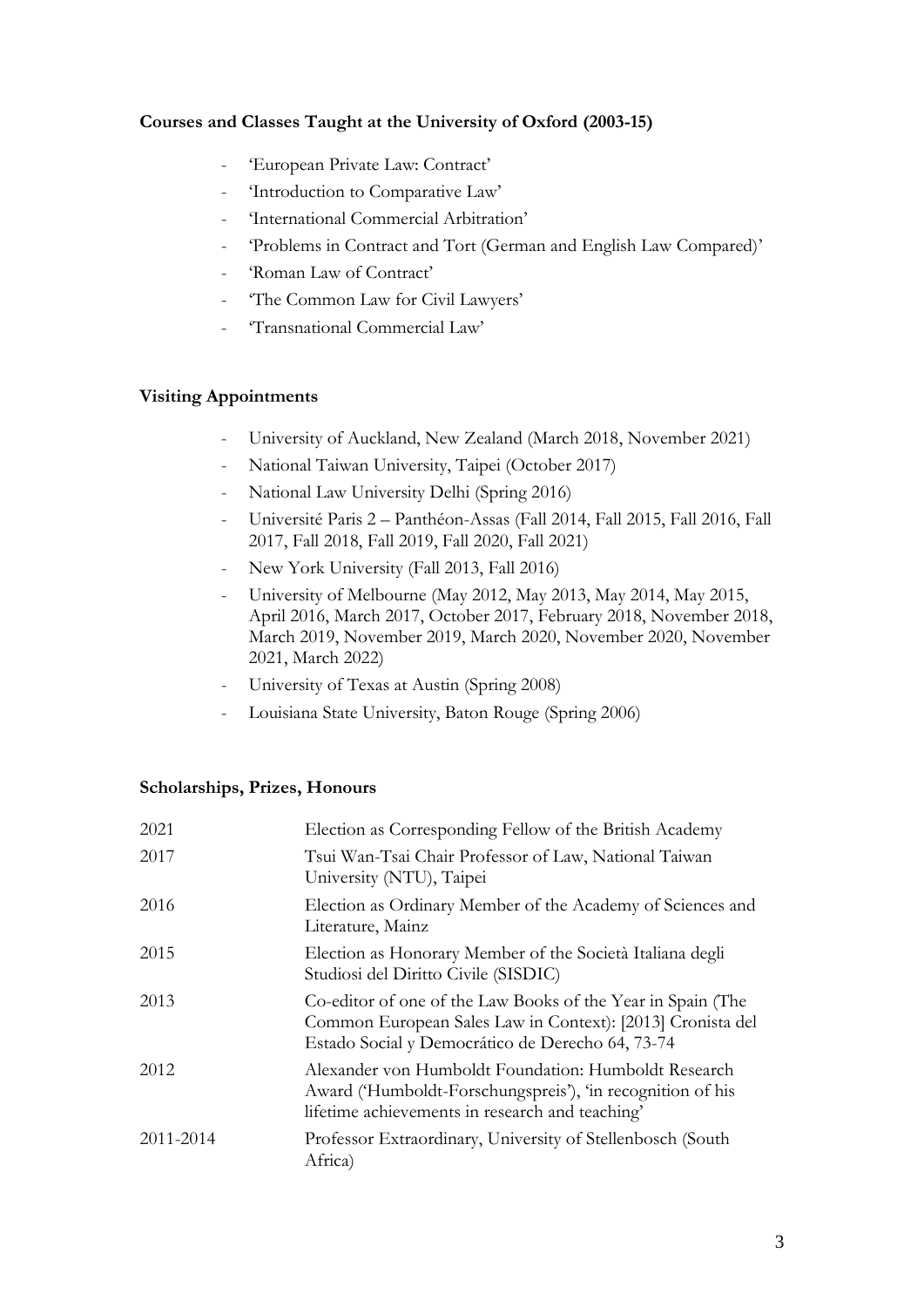| 2011      | Co-editor of one of the Law Books of the Year in the Netherlands<br>(Prohibition of Abuse of Law: A New General Principle of EU<br>Law?): [2011] Nederlands Tijdschrift voor Burgerlijk Recht<br>(NTBR) 595, 608-609 |
|-----------|----------------------------------------------------------------------------------------------------------------------------------------------------------------------------------------------------------------------|
| 2009      | Election to the International Academy of Comparative Law                                                                                                                                                             |
| 2008      | German Legal History Conference: Prize of the German Legal<br>History Conference ('outstanding scholarly work in the field of<br>legal history over the past decade')                                                |
| 2005      | The Times: Mention as one of the UK's Academic 'High flyers' of<br>the Year, the only one in the Social Sciences (The Times, 11<br>January 2005, T 2, p. 6)                                                          |
| 2003      | Election to the German Association of Private Law Teachers<br>(Zivilrechtslehrervereinigung)                                                                                                                         |
| 2002      | Bavarian Academy of Sciences and Humanities: Max Weber Prize<br>('outstanding achievements in the humanities');                                                                                                      |
|           | Max Planck Society: Otto Hahn Medal ('outstanding scholarly<br>achievement')                                                                                                                                         |
| 2001      | British-German Jurists' Association: Conference scholar                                                                                                                                                              |
| 1995-1998 | Cusanuswerk: PhD scholarship                                                                                                                                                                                         |
| 1995      | University of Oxford Law Faculty: Clifford Chance Prize ('best<br>overall performance in the Magister Juris');                                                                                                       |
|           | University of Oxford Law Faculty: Herbert Hart Prize ('best paper<br>on Jurisprudence and Political Theory in the examination for the<br>Degree of Bachelor of Civil Law or Magister Juris');                        |
|           | Trinity College, Oxford: College Prize                                                                                                                                                                               |
| 1994-1995 | German Academic Exchange Service (DAAD): Graduate<br>scholarship                                                                                                                                                     |
| 1992-1995 | Cusanuswerk: Undergraduate scholarship                                                                                                                                                                               |

### **Academic Service**

- Cusanuswerk: Member of PhD scholarships admissions panel (2018–)
- Goethe University, Frankfurt: Forschungsrat (Advisory Board) (2018–21)
- Frankfurter Wissenschaftsrunde: Member (2017–)
- Max Planck Law: Chair (2016–)
- Max Planck Institute for European Legal History: Managing Director (2016-18)
- Max Planck Society for the Advancement of Science: member of the Humanities and Social Sciences Section and various Committees, including appointment committees for Directorships, Research Groups and the Lise Meitner Excellence Programme, the Task Force on the Reduction of Administrative Burdens and the Tenure Track Commission, Assessor for the Award of the Otto Hahn Medal, etc (2015–)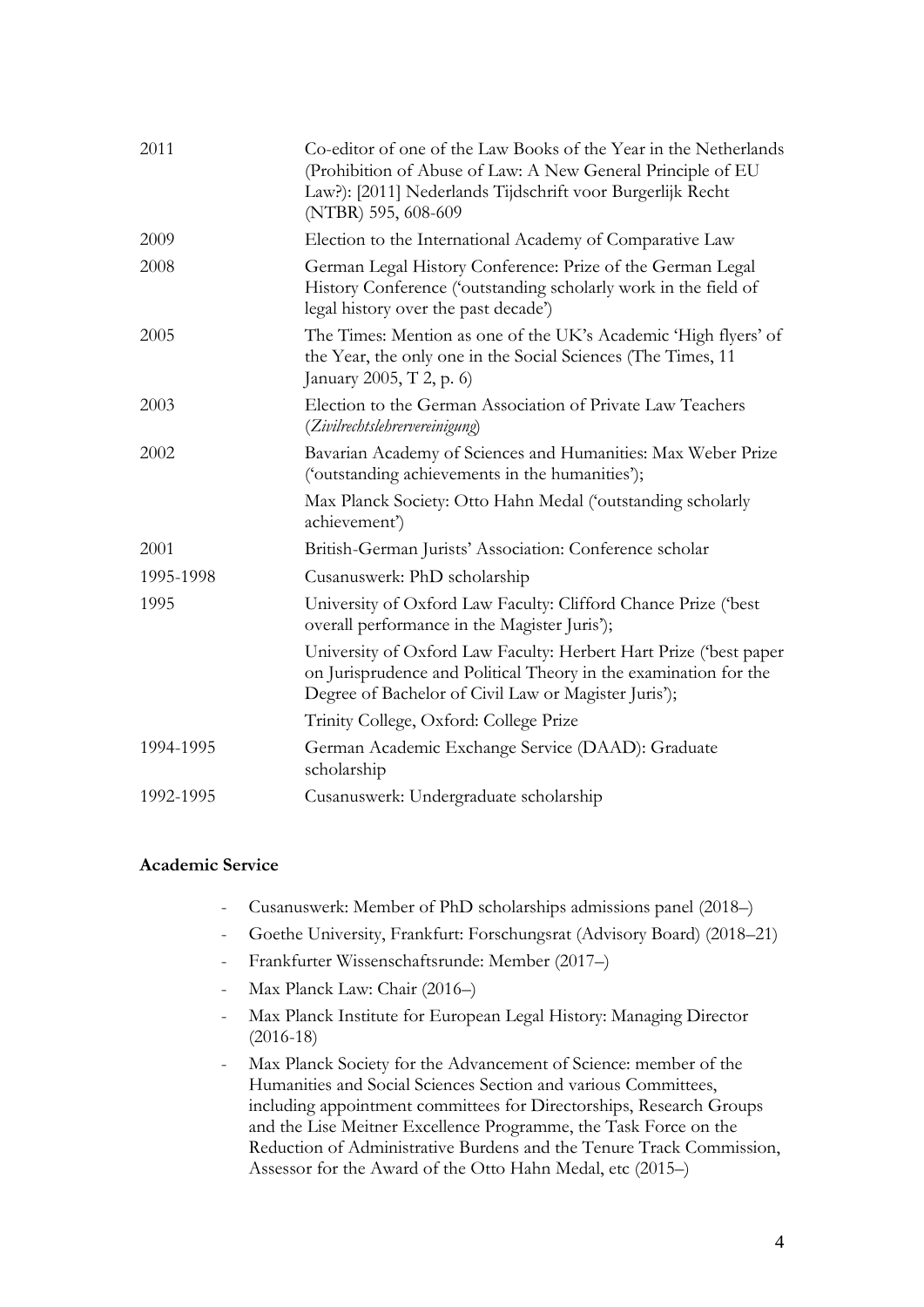- University of London, Institute of Advanced Legal Studies: External Examiner for the LLM in Advanced Legislative Studies (2014-16)
- Cusanuswerk: Member of undergraduate scholarships admissions panel (2014-18)
- University of Oxford Socially Responsible Investment Review Committee (2014-15)
- University of Oxford Committee to Review Donations (2012-15)
- Maison Française d'Oxford: Member of Council (2011-15)
- Volkswagen Foundation: Member of Selection Committee for Oxford Visiting Fellowships in law and politics (2009-14)
- The Rhodes Trust: Member of Selection Committee for the German branch (2007-12)
- The Oxford Europaeum Group: Member (2007-15)
- Cusanuswerk: Liaison Officer ('Vertrauensdozent') for the Oxford University group of students (2007-15)
- 'Excellence initiative by the German Federal and State Governments to Promote Science and Research at German Universities': Research assessment panellist for the subject area 'Economics and Legal Studies' (2006-7)
- Istituto Italiano di Scienze Umane, Florence: 'Tutore relativemente al progetto di ricerca' for post-doctoral research (2005-7)
- Brasenose College, Oxford: member of Governing Body and various Committees, including Development, Estates and Finance, Nominations, Remuneration (2003-15); Master of the Flags (2009-15)
- Faculty of Law, University of Oxford: member of Law Board and various Committees, including Appointment of Guest Lecturers, Institute of European and Comparative Law Management, Personnel, Research, Undergraduate Exchanges, Undergraduate Studies Committee (2003-15)

### **Public Service and Policy Advice**

- United Nations Commission on International Trade Law (UNCITRAL), Hague Conference on Private International Law (HCCH), International Institute for the Unification of Private Law (UNIDROIT): Member of the group of experts for the drafting of the tripartite *Legal Guide to Uniform Instruments in the Area of International Commercial Contracts, with a Focus on Sales* – https://uncitral.un.org/sites/uncitral.un.org/files/mediadocuments/uncitral/en/tripartiteguide.pdf (2017-20)
- Scottish Parliament Delegated Powers and Law Reform Committee: Evidence on Contract (Third Party Rights) (Scotland) Bill (2017)
- UK Ministry of Justice Analytical Services: Advice on factors influencing international litigants' decisions to bring commercial claims to the London based courts (2014)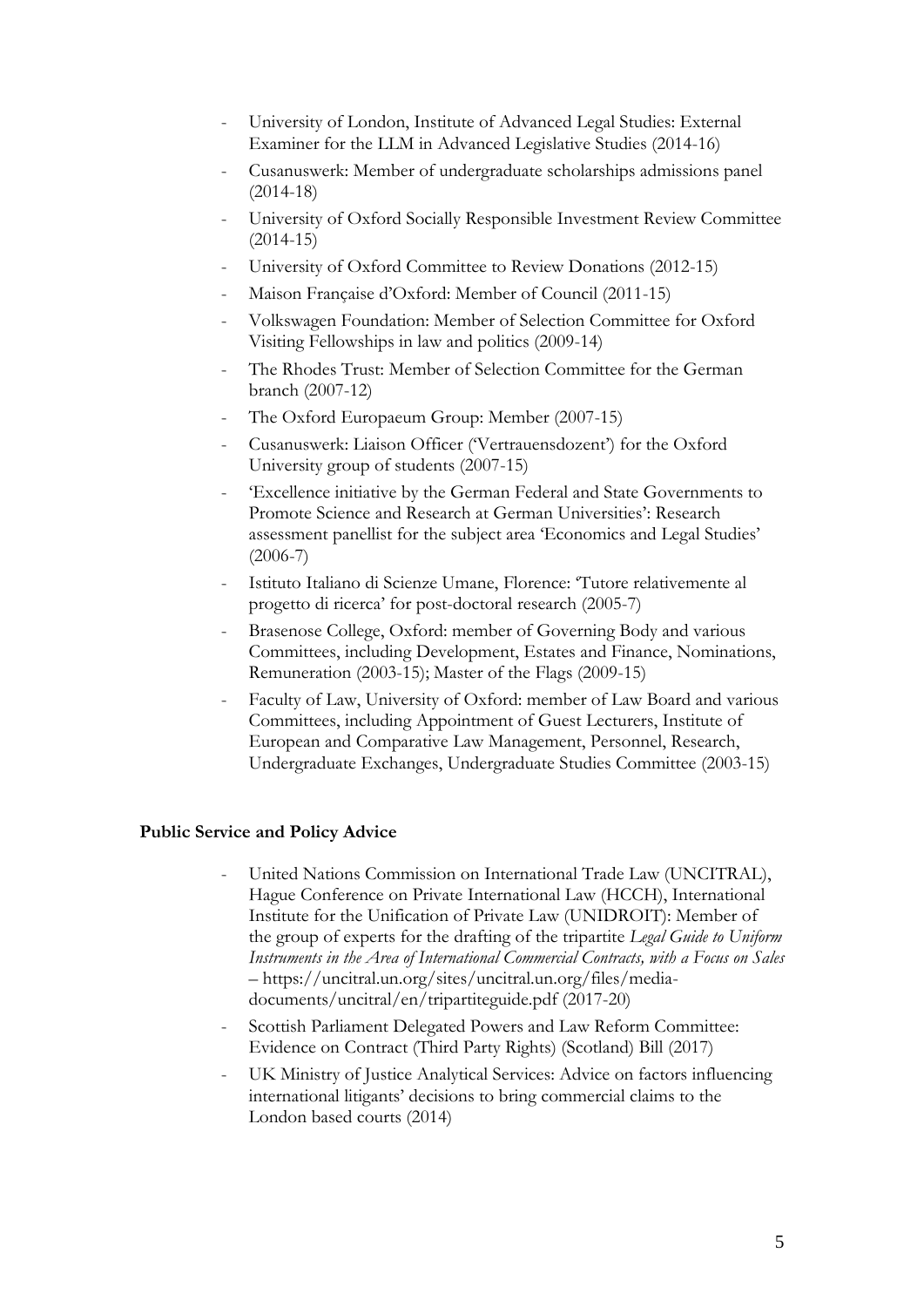- Law Society of England and Wales: Advice on Report into the global competitiveness of the England and Wales solicitor qualification (2014- 15)
- European Parliament, Interparliamentary Meeting on an Optional Instrument for EU Sales Law: Expert evidence (November 2012)
- UK Ministry of Justice ad hoc Expert Committee to provide advice on the European Commission's proposal for a Common European Sales Law (2012)
- Law Commission of England and Wales and Scottish Law Commission: Advice on comparative law for *Issues Paper Unfair Terms in Consumer Contracts: a new approach? – Annex A* (2012)
- Lord Justice Rupert Jackson, Review of the costs of civil litigation on behalf of the Master of the Rolls: Expert advisor (2009-10)
- House of Lords Select Committee European Affairs, Report on the Draft Common Frame of Reference: Expert evidence (November 2008)
- European Parliament, Committee of Inquiry into the collapse of the Equitable Life Assurance Society: Expert evidence (November 2006)
- Statute Law Society: Member of Council (2004-15)

### **Peer Reviewing**

Organisations:

- Arts and Humanities Research Council (AHRC)
- Deutsche Forschungsgemeinschaft (DFG)
- European Research Council (ERC)
- Foundation for Scientific Research Belgium (FWO)
- Institutum Iurisprudentiae, Academia Sinica, Taiwan
- Israel Science Foundation (ISF)
- Japan Society for the Promotion of Science (JSPS)
- Leverhulme Trust
- Max Planck Society (MPG)
- National Research Foundation (NRF), South Africa
- Netherlands Organisation for Scientific Research (NWO)
- Swiss National Science Foundation (SNF)

Publishers:

- Ashgate Publishing
- Cambridge University Press
- Edward Elgar Publishing
- Hart Publishing
- **Intersentia**
- Oxford University Press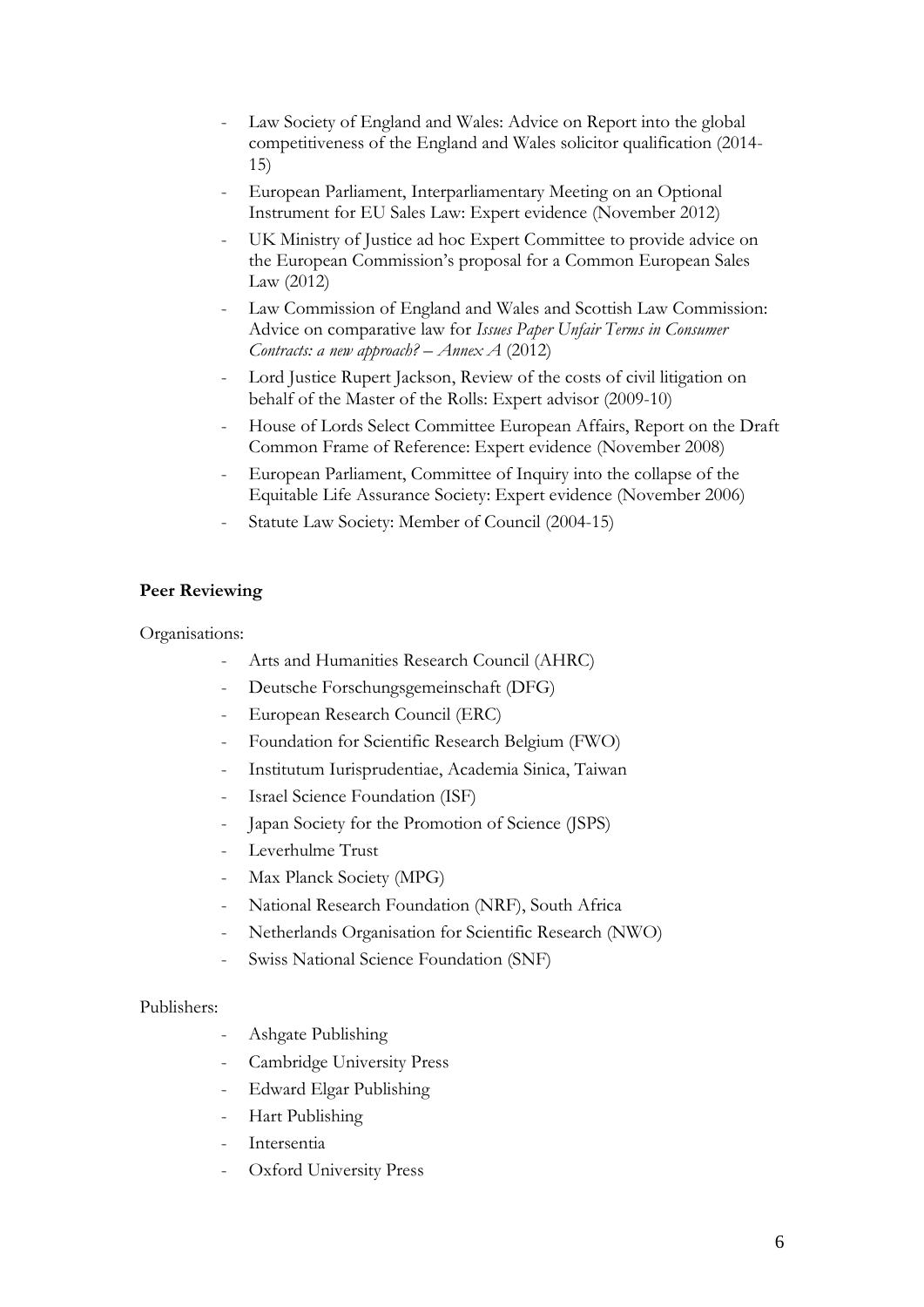## Journals:

- American Journal of Legal History (AJLH)
- Australian International Law Journal
- European Review of Contract Law (ERCL)
- International and Comparative Law Quarterly Review (ICLQ)
- International Journal of Constitutional Law (ICON)
- International Journal of Law in Context
- Journal of Civil Law Studies
- Journal of International Dispute Settlement
- Law Quarterly Review (LQR)
- Lloyd's Maritime and Commercial Law Quarterly (LMCLQ)
- Maastricht Journal of European and Comparative Law (MJ)
- Modern Law Review (MLR)
- Oxford Journal of Legal Studies (OJLS)
- Oxford University Commonwealth Law Journal
- Stellenbosch Law Review
- Uniform Law Review (ULR)
- University of New South Wales Law Journal

## **Grant Applications and Fundraising**

- Stockholm Centre for Commercial Law: Establishment of the 'Stockholm Centre Oxford Fellowship' for postdocs at the Oxford Institute of European and Comparative Law  $(2012-15: f, 195,000)$
- Nuffield Foundation: Social Science Small Grant for research project 'The Use of Optional Instruments in European Contract Law: an Empirical Analysis' (2011:  $\zeta$ , 15,000)
- Volkswagen Foundation: Visiting Fellowships for postdocs in law and political sciences, together with the Oxford Department for Politics and International Relations (2009-14:  $\epsilon$  1,000,000)
- EU-Framework Programme 7 Marie Curie Fellowships: Academic Mentor for Dr Geneviève Helleringer (Paris) at the Oxford Institute of European and Comparative Law (2009-11)
- AHRC: Research grant for joint research project with the Berlin Humboldt University on 'The Common Frame of Reference on European Contract Law in the Context of English and German Law' under the co-funding agreement between the AHRC and the DFG (2009- 12: overall value of the grant ca.  $\neq$ , 650,000 of which ca.  $\neq$ , 350,000 were allocated to Oxford)
- Gide Loyrette Nouel, London offices: Funding of French law moot at the Oxford Institute of European and Comparative Law (2010-15:  $f$ , 3,270-10,000 p.a.)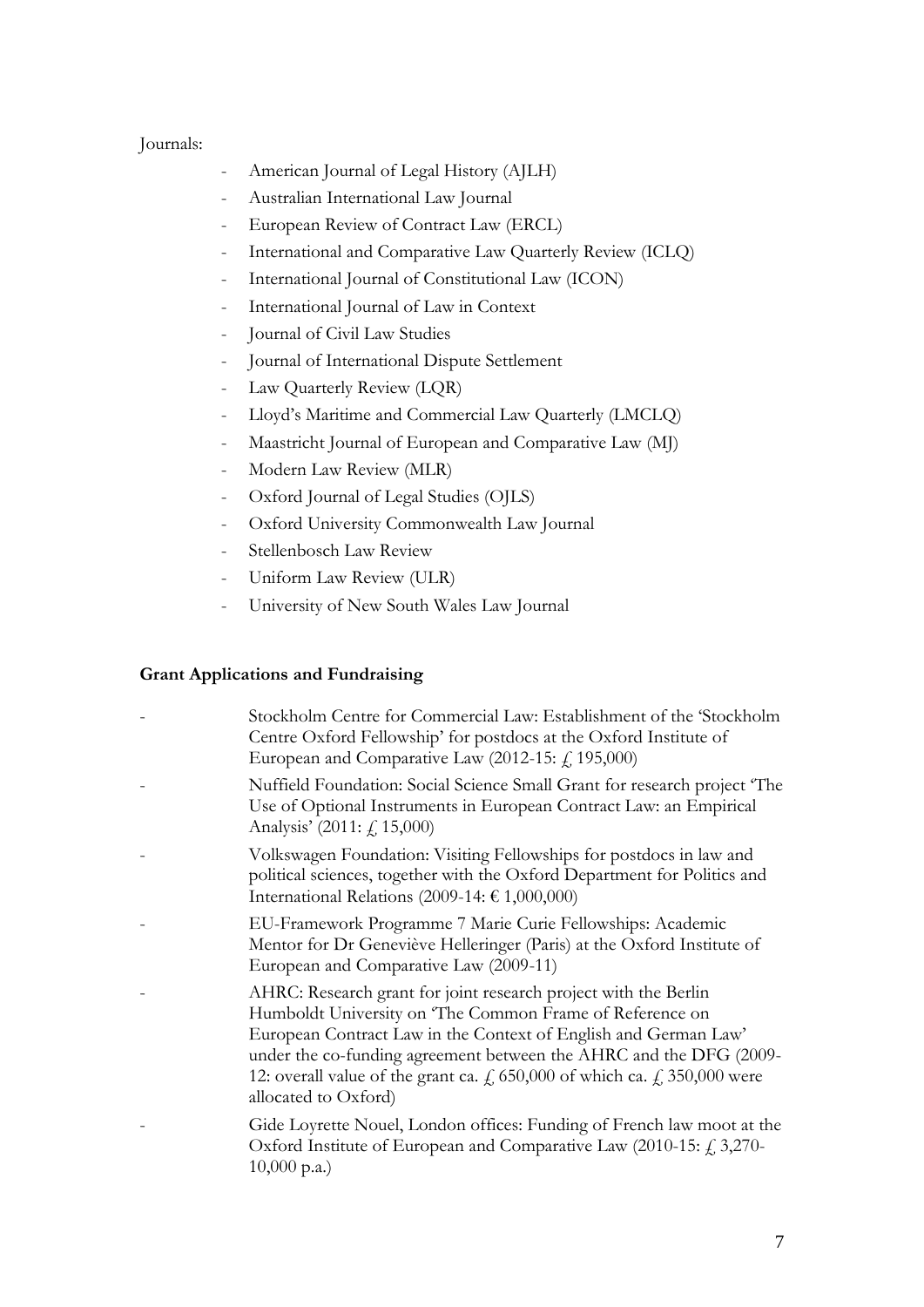- Commission of the European Communities: training of national judges in European Competition Law by the Oxford Centre for Competition Law and Policy, a part of the Oxford Institute of European and Comparative Law (2007-10: ca.  $\neq$  4,000 p.a.)
- Association Sorbonne-Oxford pour le droit comparé: for French law activities of the Oxford Law Faculty (2007-13:  $\hat{f}$ , 5,000- $\hat{f}$ , 16,500 p.a.)
- Clifford Chance, London office: annual contribution to the Oxford Institute of European and Comparative Law (2007-15: £ 15,000 increase p.a.)
- Dr Erich Schumann Foundation: permanent endowment of the Erich Brost University Lectureship in German and European Community Law (2005: £ 400,000)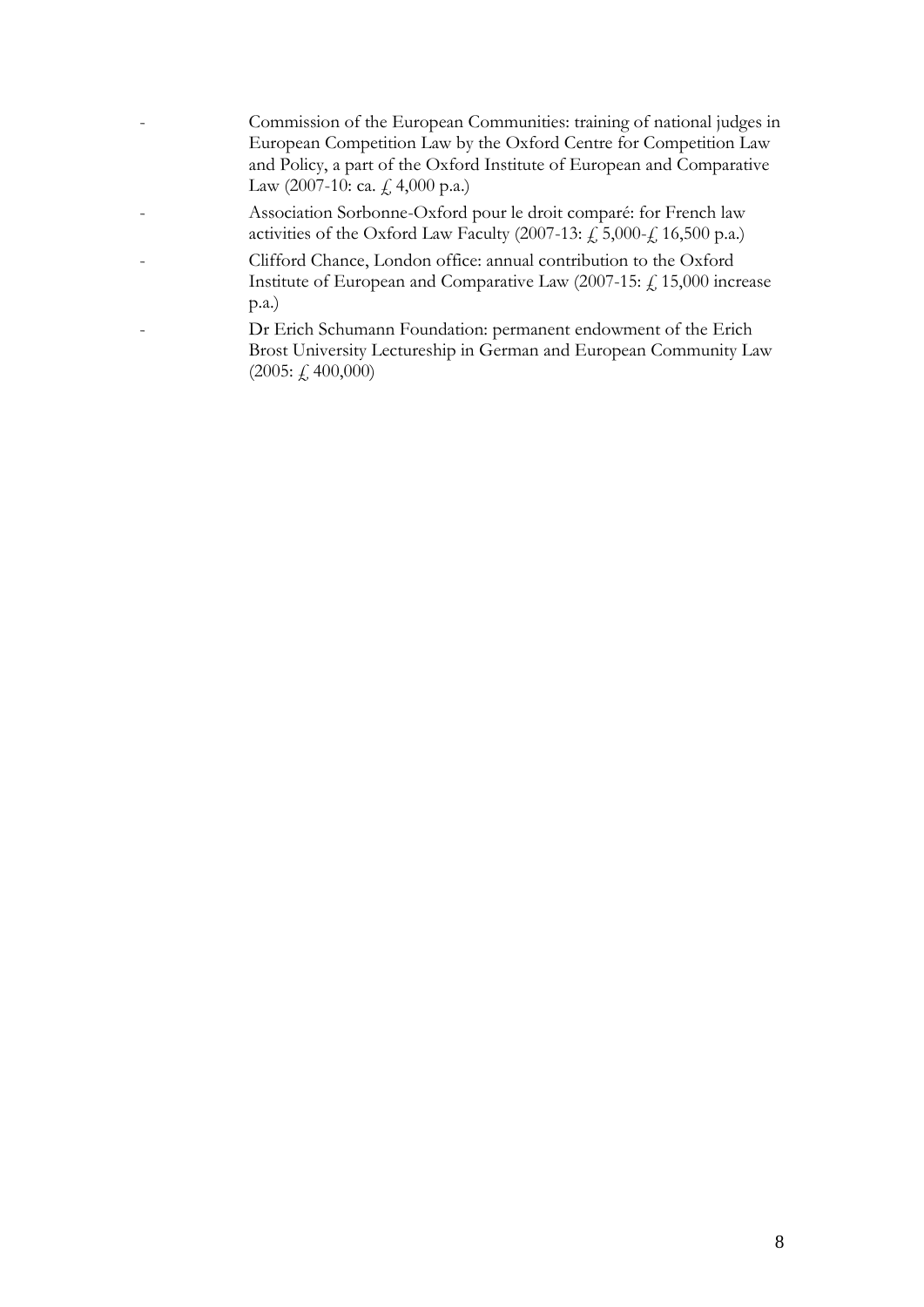### **Publications**

### **(1) Monograph**

- Die Auslegung von Gesetzen in England und auf dem Kontinent. Eine vergleichende Untersuchung der Rechtsprechung und ihrer historischen Grundlagen, 2 vols (Tübingen: Mohr Siebeck 2001), xlix + 1481 pp [Comparative and historical analysis of statutory interpretation in England, Germany, France and EU law]

> Reviews in English: Hans W Baade, (2005) 69 Rabels Zeitschrift für ausländisches und internationales Privatrecht (RabelsZ) 156-158; John Bell, (2002) 22 Legal Studies (LS) 473-480; RC van Caenegem, (2003) 71 Tijdschrift voor Rechtsgeschiedenis (TR) 473- 475; Ole Lando, (2004) 41 Common Market Law Review (CMLRev) 1161-1163; Horst K Lücke, (2005) 54 International and Comparative Law Quarterly (ICLQ) 1023-1032

> Reviews in other languages: Agostino Carrino, (2001) 11 Diritto e cultura 218-219; H. Gribnau, [2003] Nederlands tijdschrift voor Rechtsfilosofie en Rechtstheorie (R&R) 181-182; Ralf Hansen, www.jurawelt.com/literatur7253; Ewoud Hondius, (2002) 19 Nederlands tijdschrift voor burgerlijk recht (NTBR) 249-250; Katja Langenbucher, (2002) 124 Juristische Blätter (JBl) 542-544; Kent Lerch, (2003) 3 Rechtsgeschichte (Rg) 38-45; Klaus Luig, (2003) 12 Zeitschrift für Europäisches Privatrecht (ZEuP) 468-473; Ralf Poscher, (2003) 42 Der Staat 637-642; Filippo Ranieri, (2004) 56 Revue internationale de droit comparé 761-763; HCF Schoordijk, (2003) 40 Tijdschrift voor Privaatrecht (TPR) 613-645; Jan Schröder, (2002) 24 Zeitschrift für Neuere Rechtsgeschichte (ZNR) 373-374; Ulrike Seif, (2004) 121 Zeitschrift der Savigny-Stiftung für Rechtsgeschichte, Germanistische Abteilung (ZRG GA) 568-570; Jan-R. Sieckmann, (2002) 88 Archiv für Rechts- und Sozialphilosophie (ARSP) 451-452

#### **(2) Jointly Authored Books**

- Ius Commune Casebooks on the Common Law of Europe: Cases, Materials and Text on Contract Law, 3rd, fully revised and edition, jointly authored with Hugh Beale, Bénédicte Fauvarque-Cosson and Jacobien Rutgers (Oxford: Hart Publishing 2019),  $lxy + 1448$  pp.
- Englisch als Vertragssprache Fallstricke und Fehlerquellen, jointly authored with Volker Triebel (Munich: CH Beck 2018), xvii + 216 pp [English as the Language of the Contract]

Reviews: Stephan Balthasar, [2018] Betriebs-Berater (BB) 2580; Gerhard Dannemann, (2020) 84 Rabels Zeitschrift für ausländisches und internationales Privatrecht (RabelsZ) 941-945; Siegfried H Elsing, [2019] Die Aktiengesellschaft (AG) 682-683; Jens Fleischhauer, [2019] Deutsche Notar-Zeitschrift (DNotZ) 558-559; Daniel Greineder (2018) 36/3 ASA-Bulletin 807-808; Christian Kersting, [2018] WPg – Die Zeitschrift für den informierten Wirtschaftsprüfer 1190; Herbert Kronke, [2019] Praxis des Internationalen Privat- und Verfahrensrechts (IPrax) 372-373; Thomas Krümmel, (2019) 4 Zeitschrift für Internationales Wirtschaftsrecht (IWRZ) 46-47; Annika Kunstmann, [2018] ADÜ Nord Infoblatt issue 4, 14-15; Georg Maier-Reimer, [2018] Neue Juristische Wochenschrift (NJW) 2854; Marius Mann, [2018] Deutsches Steuerrecht (DStR) issue 46, XVII; Susanne Mühlhaus, [2019] RENOpraxis – Zeitschrift für Rechtsanwalts- und Notariatsangestellte 296-297; NN, [2019] GmbH-Rundschau (GmbHR) issue 23, R357; NN, [2019] Die Steuerberatung M19; NN, German-British Chamber of Industry & Commerce Online Book Reviews (https://grossbritannien.ahk.de/fileadmin/AHK\_Grossbritannien/Documents/Service s/Legal/Book\_Reviews/BR\_-\_Triebel\_\_\_Vogenauer\_-

\_Englisch\_als\_Vertragssprache.pdf); Stephanie Rohlfing-Dijoux, (2019) 71 Revue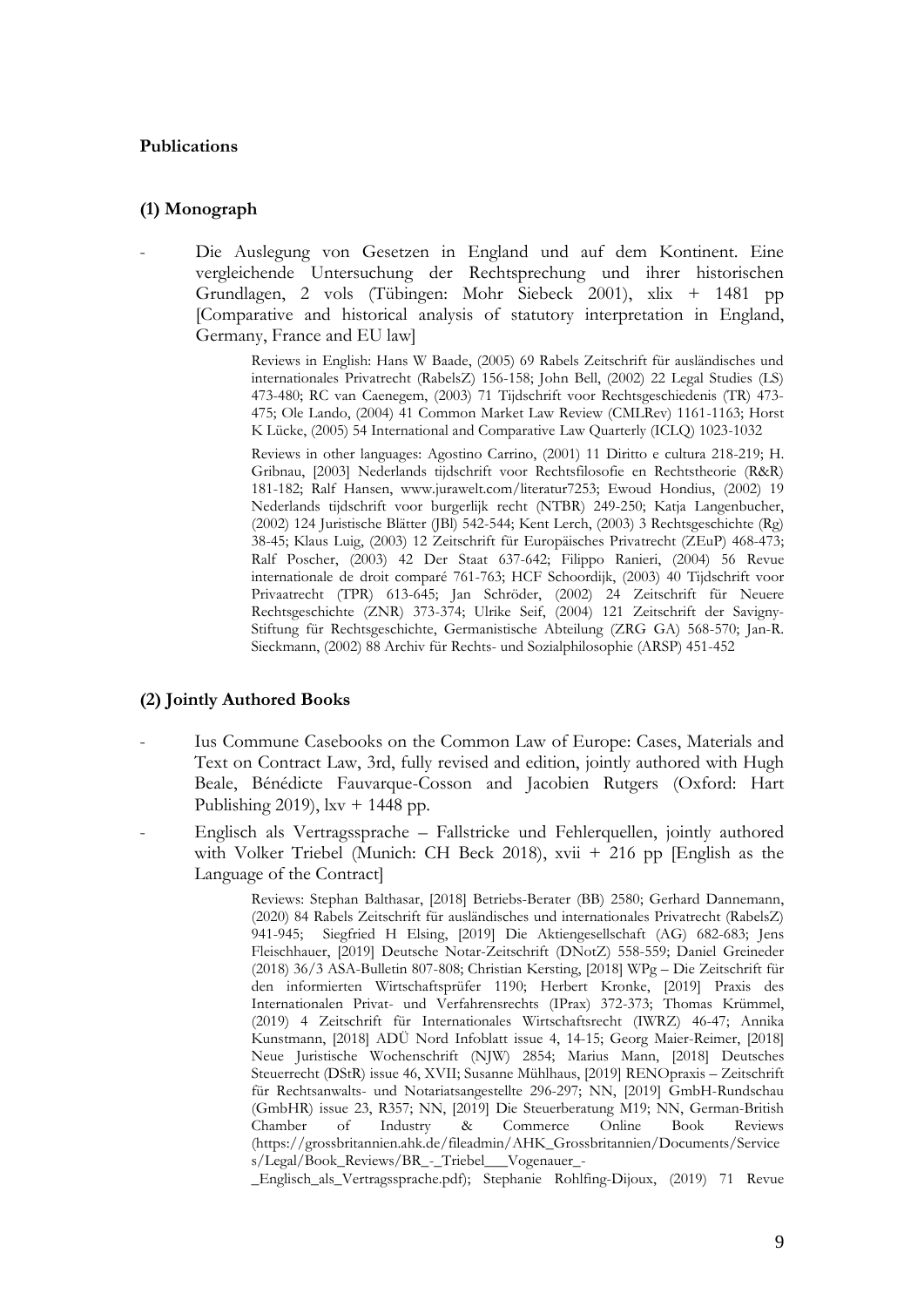internationale de droit comparé (RIDC) 317-320; Andreas Stilcken, [2019] Wertpapier-Mitteilungen (WM) 612; Carina Wollenweber-Starke, Die Rezensenten, 14 August 2018 (http://dierezensenten.blogspot.com/search?q=Triebel+Vertragssprache)

- Englisches Handels- und Wirtschaftsrecht, 3rd edition, jointly authored with Volker Triebel, Martin Illmer, Georg Ringe and Katja Ziegler (Frankfurt/Main: Verlag Recht und Wirtschaft 2012), xxxiv + 580 pp [English Commercial and Business Law]

> *Reviews:* Thomas Bachner, [2012] Wertpapier-Mitteilungen (WM) 2348; Walter Bayer/Jessica Schmidt, [2012] GmbH-Report R 119; Clemens Just, [2012] Zeitschrift für Wirtschaftsrecht (ZIP) 1052; Georg Kodek, Zivilrecht aktuell (zak) 2012/163, 80; NN, Börsen-Zeitung 25 July 2012, 16; Rolf H. Weber, [2012] Schweizerische Zeitschrift für Wirtschafts- und Finanzmarktrecht 177

- Ius Commune Casebooks on the Common Law of Europe: Cases, Materials and Text on Contract Law, 2nd, fully revised and edition, jointly authored with Hugh Beale, Bénédicte Fauvarque-Cosson and Jacobien Rutgers (Oxford: Hart Publishing 2010),  $lxxxiv + 1357$  pp

> Reviews: Rachel L Johnstone, (2011) 6 Nordicum-Mediterraneum (http://nome.unak. is/); Larry DiMatteo, (2011) 19 European Review of Private Law (ERPL) 669, 679-680

### **(3) Edited Collections**

- Studies in the Contract Laws of Asia, vol IV: Validity, jointly edited with Mindy Chen-Wishart and Hiroo Sono (Oxford: Oxford University Press, forthcoming in 2022), xlvii + ca 559 pp
- Schiedsgerichtsbarkeit und Rechtssprache: Festschrift für Volker Triebel zum 80. Geburtstag [Arbitration and Legal Language: Festschrift Volker Triebel], jointly edited with Daniel Greineder and Karl Pörnbacher (Munich: CH Beck, 2021), x + 389 pp
- Focus: Oral History (jointly with Sigfrido Ramirez-Pérez) in (2021) 29 Rechtsgeschichte – Legal History (Rg), 154-196
- Studies in the Contract Laws of Asia, vol III: Contents of Contracts and Unfair Terms, jointly edited with Mindy Chen-Wishart (Oxford: Oxford University Press 2020),  $x + 623$  pp
- Legal Biographies (Special Issue), jointly edited with Victoria Barnes and Catharine MacMillan, (2020) 41 Journal of Legal History (JLH) 115-211
- Studies in the Contract Laws of Asia, vol II: Formation and Third Party Beneficiaries, jointly edited with Mindy Chen-Wishart and Alex Loke (Oxford: Oxford University Press 2018), xlv + 587 pp

Review: Wilm Scharlemann, [2020] Internationales Handelsrecht (IHR) 34

The Future of Contract Law in Latin America: The Principles of Latin American Contract Law, jointly edited with Rodrigo Momberg (Oxford: Hart Publishing 2017),  $x \times xii + 320$  pp

> Reviews: Francisco de Elizalde, (2018) 14 European Review of Contract Law (ERCL) 203-208; Alberto L Zuppi, (2020) 13 Journal of Civil Law Studies 185-191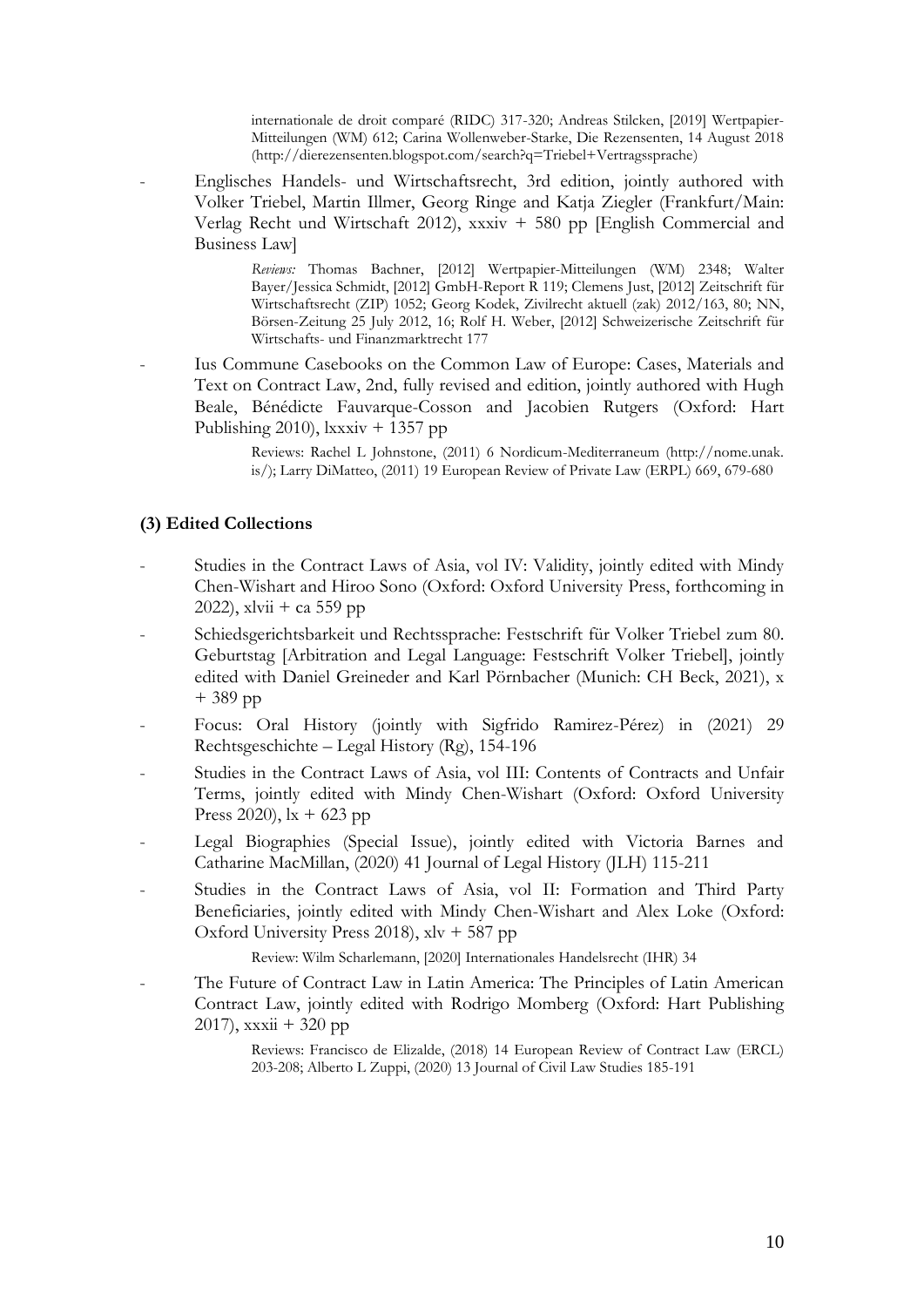- General Principles of Law: European and Comparative Perspectives, jointly edited with Stephen Weatherill (Oxford: Hart Publishing 2017), ix + 418 pp

> Reviews: Tim Courthaut, European Law Blog, 27 September 2018, https://europeanlawblog.eu/2018/09/27/pomfr-book-review-s-vogenauer-and-sweatherill-eds-general-principles-of-law-european-and-comparative-perspectives-hart-2017-418-p/; Joakim Nergelius, (2018) 55 Common Market Law Review (CMLRev) 960-962

- Commentary on the UNIDROIT Principles of International Commercial Contracts (2nd edn, Oxford: Oxford University Press 2015), cclxxxii + 1528 pp

> Reviews: Pierre Bouvier, Bulletin Quotidien Europe, no 11918/1202, 5 December 2017; Eckart Brödermann, [2016] International Trade Law & Regulation 130-133; Eric Clive, (2016) 20 Edinburgh Law Review 249-251; Christiana Fontoulakis, (2019) 21 European Journal of Law Reform (EJLR) 627-629; Johannes Landbrecht, (2015) 33 ASA Bulletin 721-722

- English and European Perspectives on Contract and Commercial Law: Essays in Honour of Hugh Beale, jointly edited with Louise Gullifer (Oxford: Hart Publishing 2014), xli + 498 pp (paperback edition 2017)

> Reviews: Jean-Silvestre Bergé, [2016] Revue trimestrielle de droit européen 3/vi; Alberto De Franceschi, [2015] Journal of European Consumer and Market Law (EuCML) 68; Ewoud Hondius, (2015) 32 Nederlands Tijdschrift voor Burgerlijk Recht (NTBR) 94-96; Michael Stürner, [2015] Gemeinschaftsprivatrecht (GPR) 110-111; Laura Macgregor, (2015) 19 Edinburgh Law Review 440-442

The Common European Sales Law in Context: Interactions with English and German Law, jointly edited with Gerhard Dannemann (Oxford: Oxford University Press 2013), lxvii + 789 pp

> Reviews: 100 Libros de Derecho 2013, [2013] Cronista del Estado Social y Democrático de Derecho 64, 73-74; Eric Clive, European Private Law News 22/11/2013; Alberto De Franceschi, [2014] Journal of European Consumer and Market Law 55-56; id, [2014] Rassegna di diritto civile 1387-1389; Ferenc Szilágyi, (2014) 10 Iustum Aequum Salutare 196-206

Prohibition of Abuse of Law: A New General Principle of EU Law?, jointly edited with Rita de la Feria (Oxford: Hart Publishing 2011),  $xy + 636$  pp

> Reviews: Talia Einhorn, (2014) 78 Rabels Zeitschrift für ausländisches und internationales Privatrecht (RabelsZ) 443-449; Ewoud Hondius, (2011) 28 Nederlands Tijdschrift voor Burgerlijk Recht (NTBR) 526-527; Annekatrien Lenaerts, (2012) 49 Common Market Law Review (CMLRev) 421-424; Christiana Panayi, [2012] British Tax Review (BTR) 682-683; Constanze Semmelmann, (2012) 37 European Law Review (ELRev) 101-103; Christian Stempel, (2013) 22 Zeitschrift für Europäisches Privatrecht (ZEuP) 438-440

The Costs and Funding of Civil Litigation: A Comparative Perspective, jointly edited with Christopher Hodges and Magdalena Tulibacka (Oxford: Hart Publishing 2010), xviii  $+568$  pp

> Reviews: Alessandra De Luca, [2012] Annuario di diritto comparato e di studi legislative 499-506; Ewoud Hondius, (2011) 28 Nederlands Tijdschrift voor Burgerlijk Recht (NTBR) 140-141; Lothar Jünemann, [2012] notar 307-308; Matthias Kilian, (2012) 125 Zeitschrift für Zivilprozess (ZZP) 519-523

- Regards comparatistes sur l'avant projet de réforme du droit des obligations et de la prescription, jointly edited with John Cartwright and Simon Whittaker (Paris: Société de législation comparée 2010 – Collection Droit privé comparé et européen, vol 9), 730 pp

Review: Claude Witz, (2011) 138 Journal du Droit International – Clunet 1395-1397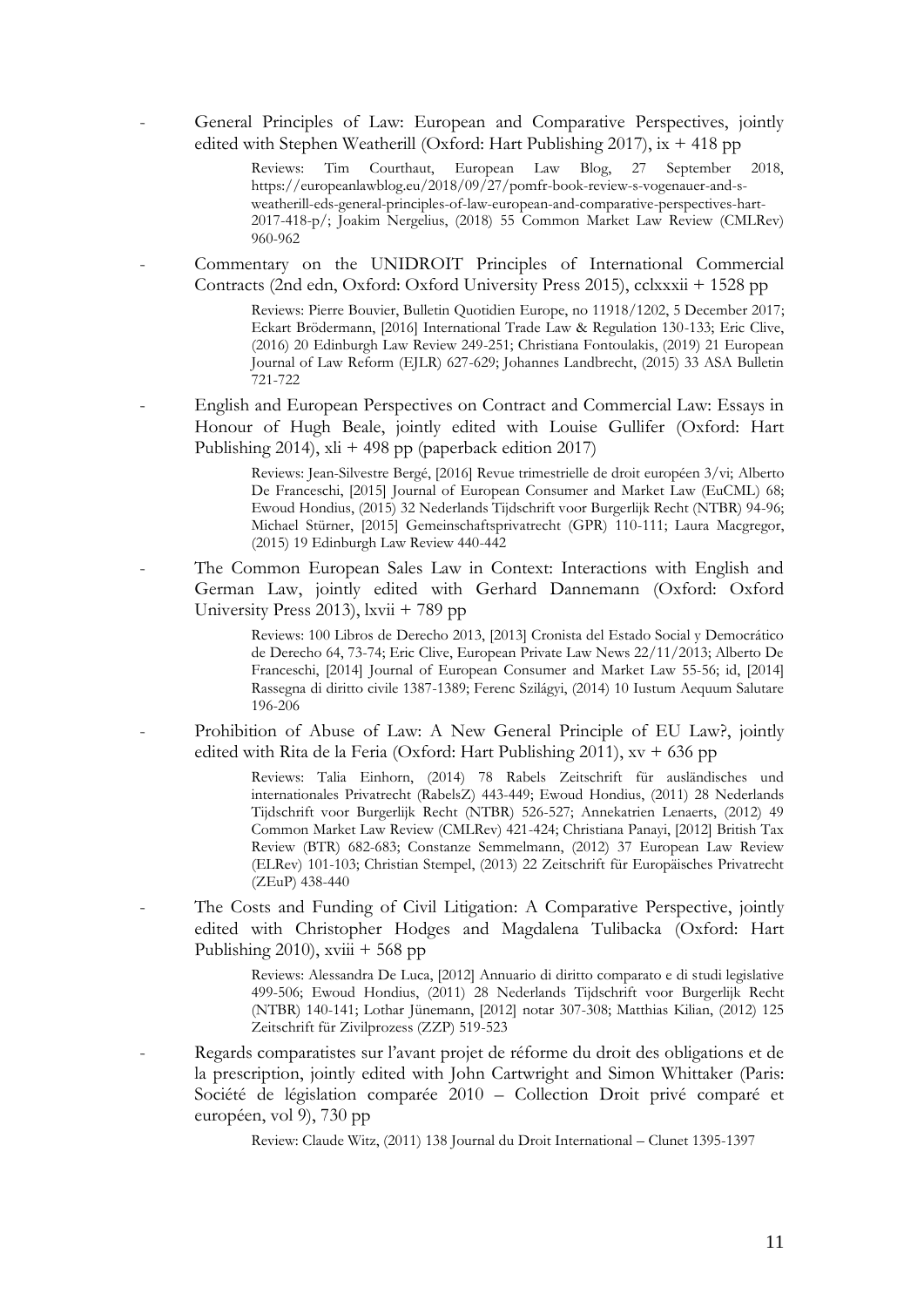- Content and Meaning of National Law in the Context of Transnational Law, jointly edited with Henk Snijders (Munich: Sellier 2009), xii + 222 pp

Review: Marie Koričanská, [2013] Právník 1052-1053

- Commentary on the UNIDROIT Principles of International Commercial Contracts, jointly edited with Jan Kleinheisterkamp (Oxford: Oxford University Press 2009),  $ccxx + 1319$  pp

> Reviews in English: Michael J. Bonell, [2009] Uniform Law Review (ULR) 414-417; Ewoud Hondius, (2009) 17 European Review of Private Law (ERPL) 745-746; Nicole Kornet, (2012) 19 Maastricht Journal of European and Comparative Law (MJ) 93-96; David Milman, [2010] International Company and Commercial Law Review 176

> Reviews in other languages: Stephen V Berti, (2012) 131 Zeitschrift für Schweizerisches Recht/Revue de droit suisse (ZSR/RDS) 117-119; Ewoud Hondius, (2009) 26 Nederlands Tijdschrift voor Burgerlijk Recht (NTBR) 275-276; Lars Gorton, [2010] Erhvervsjuridisk Tidsskrift (ET – Journal of Business Law) 65-70; Martin Illmer, [2012] Zeitschrift für Schiedsverfahren/German Arbitration Journal (SchiedsVZ) 215-216; Nils Jansen, [2009] Juristenzeitung 1008-1009; Olaf Meyer, (2010) 19 Zeitschrift für Europäisches Privatrecht (ZEuP) 223-224; Wilm Scharlemann, [2010] Internationales Handelsrecht (IHR) 88

Reforming the French Law of Obligations: Comparative Observations on the Avant-projet de réforme du droit des obligations et de la prescription (the 'Avant-projet Catala'), jointly edited with John Cartwright and Simon Whittaker (Oxford: Hart Publishing 2009),  $xx + 930$  pp

> Reviews: John Bell, (2012) 71 Cambridge Law Journal (CLJ) 226-228; Eric Descheemaeker, (2010) 73 Modern Law Review (MLR) 1086-1089; Phillip Hellwege, (2012) 76 Rabels Zeitschrift für ausländisches und internationales Privatrecht (RabelsZ) 443-449

The Harmonisation of European Contract Law: Implications for European Private Laws, Business and Legal Practice, jointly edited with Stephen Weatherill (Oxford: Hart Publishing 2006), xxv + 259 pp

> Reviews: Lesley Jane Smith, (2007) 3 European Review of Contract Law (ERCL) 223- 228; Matthias Lehmann, (2009) 18 Zeitschrift für Europäisches Privatrecht (ZEuP) 220- 223; Julius Stuyck, (2007) 44 Common Market Law Review (CMLRev) 528-531; Christina D Tvarno, (2007) 13 European Law Journal (ELJ) 570-571

### **(4) Series Editorships**

- Comparative Studies in Continental and Anglo-American Legal History, Duncker & Humblot, Berlin 2018– (series editor, jointly with Richard Helmholz, Mathias Reimann and Reinhard Zimmermann)
- Oxford Legal History, Oxford University Press, Oxford 2016– (member of editorial board)
- Studien zur Europäischen Rechtsgeschichte, Vittorio Klostermann, Frankfurt/Main 2015– (series editor, jointly with Marietta Auer and Thomas Duve)
- Global Perspectives on Legal History, Max Planck Institute for European Legal History Open Access Publication, Frankfurt 2015– (series editor, jointly with Thomas Duve)
- Modelli teorici e metodologici nella storia del diritto privato, Jovene editore, Naples 2010– (member of the Consiglio scientifico)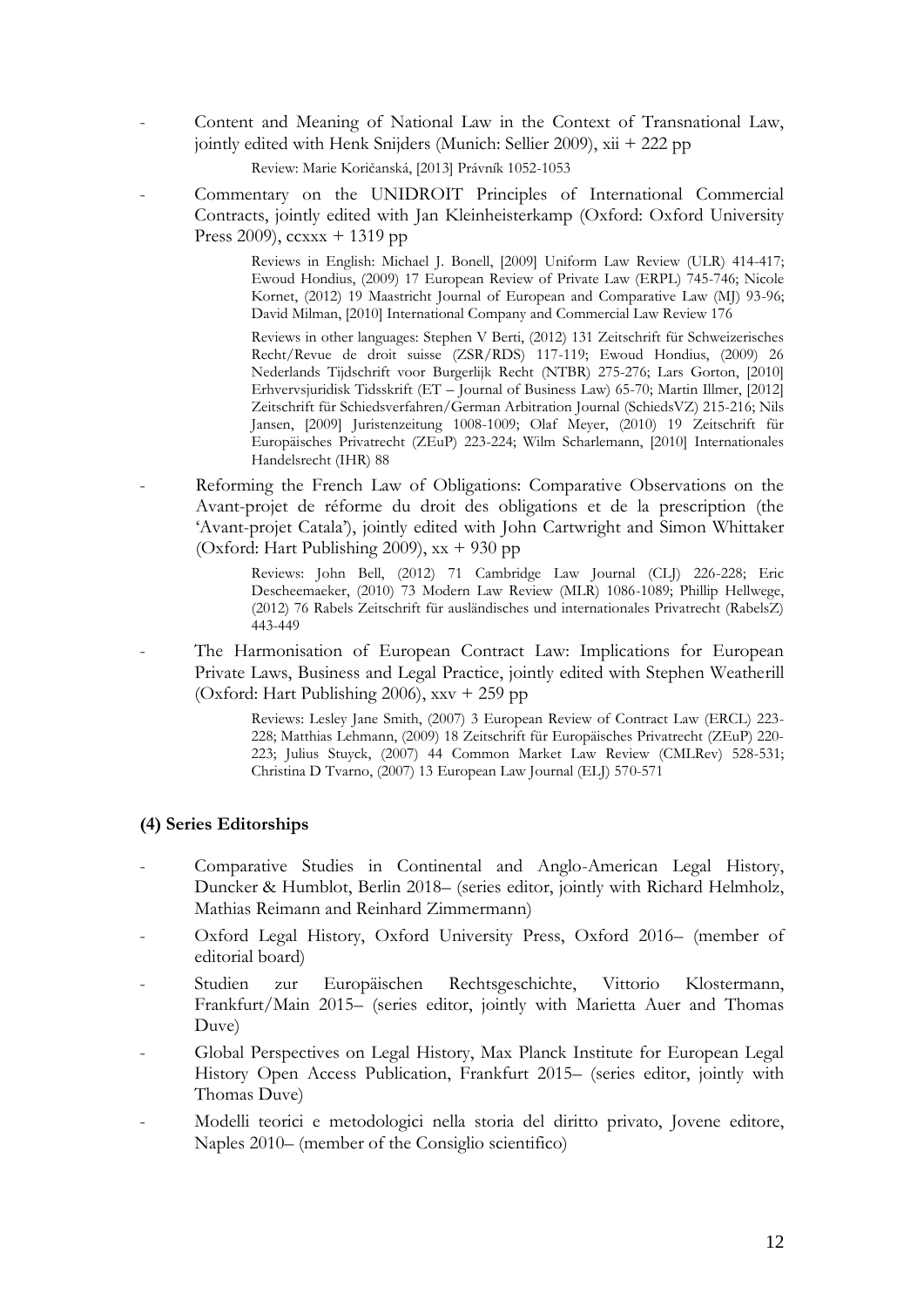- Studies of the Oxford Institute of European and Comparative Law, Hart Publishing, Oxford 2006-15 (general series editor, jointly with Mark Freedland, Stephen Weatherill and Derrick Wyatt)
- European Legal Studies / Schriften zur Europäischen Rechtswissenschaft / Etudes juridiques européennes, Sellier European Law Publishers, Munich 2005- 15 (series editor, jointly with Christian von Bar, Martijn Hesselink, Ewoud Hondius and Brigitta Lurger)

## **(5) Journal Editorships**

- Latin American Legal Studies, Santiago de Chile, 2017– (member of scientific committee)
- Journal of National Law University, Delhi, Delhi Press, Delhi 2017– (member of editorial board)
- Chinese Journal of Comparative Law, Oxford University Press, Oxford, 2017– (member of editorial board)
- National Law School Business Law Review (NLSBLR), Eastern Book Company, Bangalore, 2016– (member of advisory board)
- American Journal of Legal History (AJLH), Oxford University Press, Oxford, 2016–2020 (editor)
- Rechtsgeschichte/Legal History (Rg), Vittorio Klostermann, Frankfurt/Main, 2015– (editor)
- Uniform Law Review/Revue de droit uniforme (ULR), Oxford University Press, Oxford, 2013– (editor)
- Giustizia Civile, Giuffrè Editore, Milan, 2013– (member of scientific committee)
- Contratto e impresa/Europa, CEDAM, Milan, 2013– (corresponding editor)
- Rassegna di diritto civile, Edizioni Scientifiche Italiane, Napoli, 2013– (member of advisory board)
- Journal of Civil Law Studies (JCLS), Center of Civil Law Studies of the Louisiana State University, 2011– (member of advisory board)
- Maastricht Journal of European and Comparative Law (MJ), Intersentia Publishers, Cambridge et al, 2007– (member of advisory board)
- Zeitschrift für Europäisches Privatrecht (ZEuP), Verlag CH Beck, Munich, 2006– (corresponding editor)
- German Law Publishers, 2006– (member of academic board)

## **(6) Journal Articles and Contributions to Collections**

- 'Introduction' (jointly with Mindy Chen-Wishart and Hiroo Sono), in M Chen-Wishart, H Sono and S Vogenauer (eds), Studies in the Contract Laws of Asia, vol IV: Validity (Oxford: Oxford University Press, forthcoming in 2022) 1-27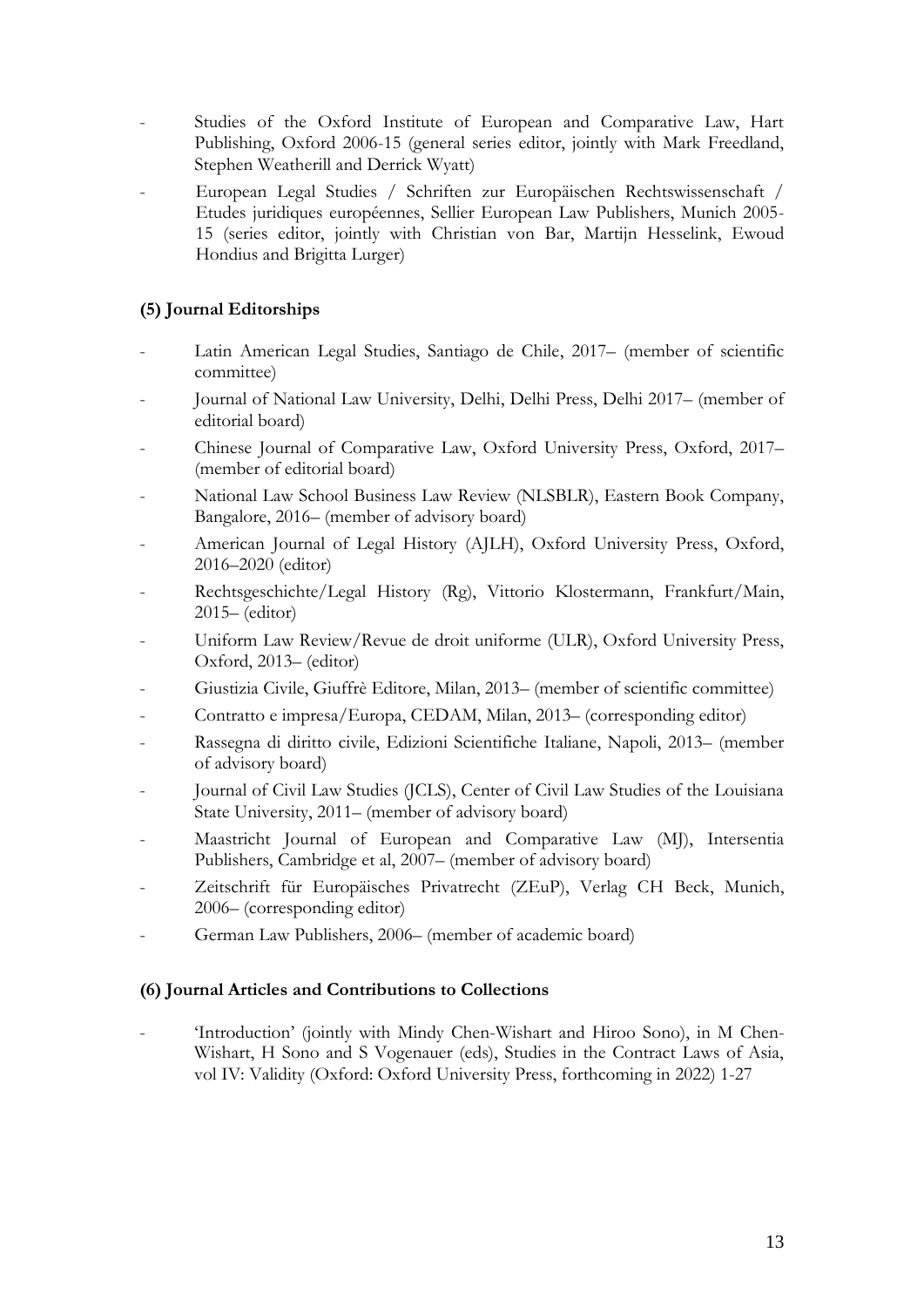- 'Rechtsbegriffe in englischsprachigen Verträgen bei Geltung österreichischen Rechts', (2021) 143 Juristische Blätter (JBl) 553-568

['Legal concepts in English-language contracts governed by Austrian law']

Slightly revised version: 'Divergenz zwischen Vertragsstatut und Vertragssprache bei Geltung österreichischen Rechts: eine Fallstudie aus der internationalen Schiedsgerichtsbarkeit' in D Greineder, K Pörnbacher and S Vogenauer (eds), Schiedsgerichtsbarkeit und Rechtssprache: Festschrift für Volker Triebel zum 80. Geburtstag (Munich: CH Beck, 2021) 347-373 ['Divergences between the applicable law and the language of the contract in contracts governed by Austrian law: a case study from international commercial arbitration']

'Der Gottesfrieden von Le Puy (ca. 976 AD)', forthcoming in T Keiser, P Oestmann and T Pierson (eds), Wege zur Rechtsgeschichte: Die rechtshistorische Exegese – Quelleninterpretation in Hausarbeiten und Klausuren (Cologne/Weimar/Vienna: UTB 2021) 337-363

['The Peace of God of Le Puy (ca 976 AD)']

- 'Using oral methods for European legal history: methods, sources, projects' (jointly with Sigfrido Ramirez-Pérez) in (2021) 29 Rechtsgeschichte – Legal History (Rg) 154-156
- '*Hardship clauses* und verwandte Klauseln in internationalen Handelskäufen
	- Teil I: Rechtsvergleichende Überlegungen und Einheitsrecht' (2021) 6 Zeitschrift für internationales Wirtschaftsrecht (IWRZ) 3-9;
	- Teil II: Regelungsbedarf bei der Vertragsgestaltung und einschlägige Klauselarten, ibid, 57-62;
	- Teil III: *Force majeure*-, *Material Adverse Change* und weitere Anpassungsklauseln, ibid, 112-118;
	- Teil IV: Vertragliche Gestaltungsmöglichkeiten, ibid, 147-153;
	- Teil V: Grenzen der Gestaltungsfreiheit, ibid, 209-215

['Hardship clauses and related clauses in international commercial sales –

Part I: Comparative observations and uniform Law,

- Part II: The need for proactive contract drafting and types of relevant clauses;
- Part III: Force majeure, material adverse change and further adjustment clauses;
- Part IV: Drafting techniques
- Part V: Limits of contractual freedom']
- 'Interpretation of Contracts and Control of Unfair Terms in Asia: a Comparison', in M Chen-Wishart and S Vogenauer (eds), Studies in the Contract Laws of Asia, vol III: Contents of Contracts and Unfair Terms (Oxford: Oxford University Press 2020) 477-558
- 'Introduction' (jointly with Mindy Chen-Wishart), in ibid, 1-23
- 'Englisch als Vertragssprache: Fallstricke und Fehlerquellen' (jointly with Volker Triebel), [2020] Anwaltsblatt (AnwBl) 472-476

['English as the language of the contract: pitfalls and sources of mistakes']

- 'On Legal Biography' (jointly with Victoria Barnes and Catharine MacMillan), (2020) 41 Journal of Legal History (JLH) 115-121
- 'Supervening Events in Contract Law: two Cases on the Interaction of National Contract Laws, International Uniform Law and "Soft Law" Instruments' (jointly with Ewan McKendrick), in C Benicke and S Huber (eds), National, International, Transnational: Harmonischer Dreiklang im Recht – Festschrift für Herbert Kronke (Bielefeld: Gieseking 2020) 1121-1138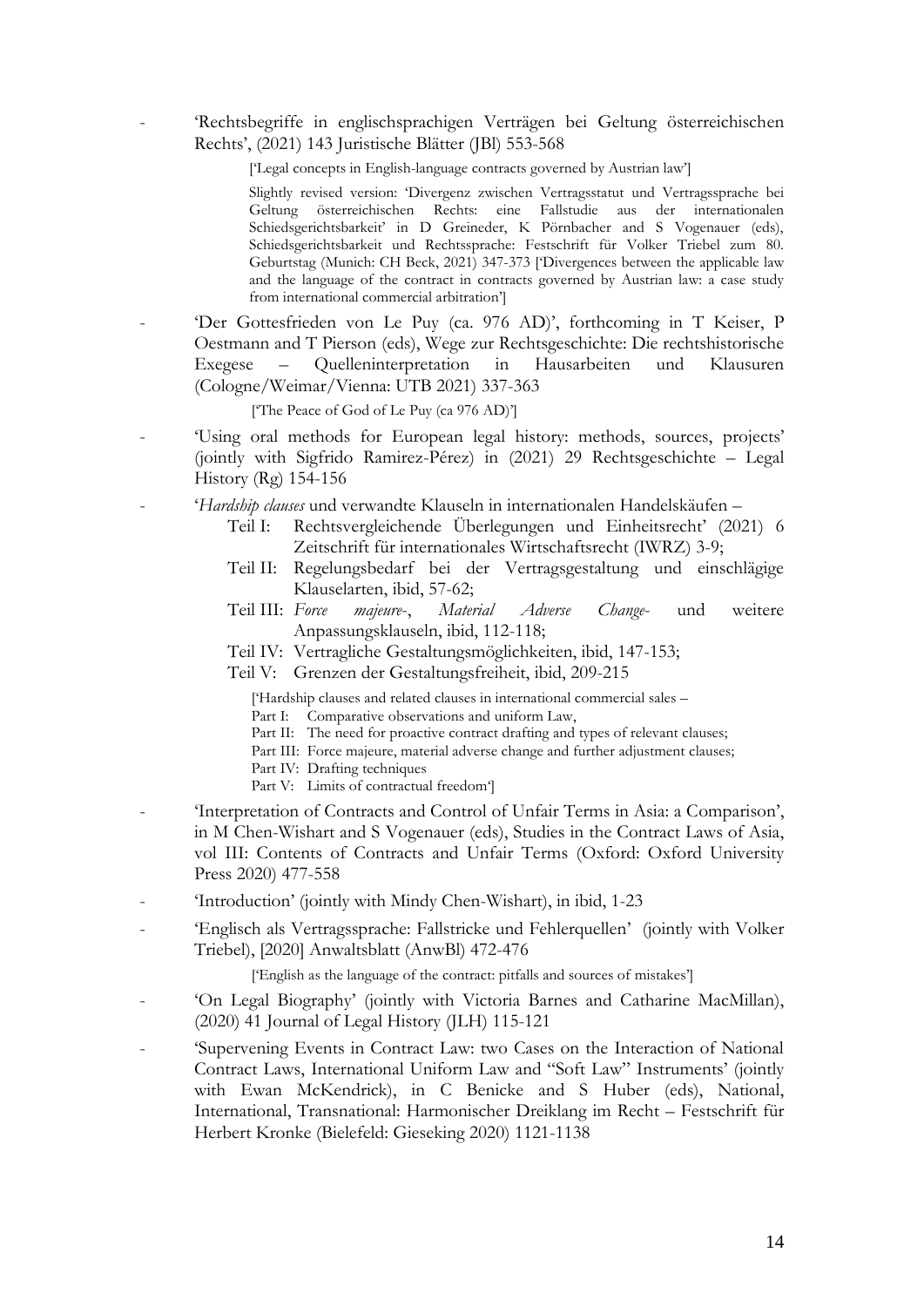- 'Sources of Law and Legal Method in Comparative Law', in M Reimann and R Zimmermann (eds), The Oxford Handbook of Comparative Law, (2nd edn, Oxford: Oxford University Press 2019) 877-901
- The Principles of Latin American Contract Law: Text, Translation, and Introduction' (jointly with Rodrigo Momberg), [2018] Uniform Law Review 144- 170
- 'Introduction' (jointly with Mindy Chen-Wishart and Alexander Loke), in M Chen-Wishart, A Loke and S Vogenauer (eds), Studies in the Contract Laws of Asia, vol II: Formation and Third Party Beneficiaries (Oxford: Oxford University Press 2018) 1-23
- '*Vorsprung durch Technik*: Private Law Scholarship in 20th Century Germany from a Comparative Perspective', in S Grundmann and N Riesenhuber (eds), Private Law Development in Context: German Private Law and Scholarship in the 20th Century (Cambridge et al: Intersentia 2018) 39-78
- 'Private Autonomy and Protection of the Weaker Party' (jointly with Stephen Weatherill and Petra Weingerl), in S Vogenauer and S Weatherill (eds), General Principles of Law: European and Comparative Perspectives (Oxford: Hart Publishing 2017) 255-268
- 'Introduction' (jointly with Stephen Weatherill), in ibid, 1-3
- 'Termination of Long-term Contracts for "Compelling Reasons" Under the UNIDROIT Principles: The German Origins', in UNIDROIT (ed), Eppur si muove: The Age of Uniform Law – Essays in Honour of Michael Joachim Bonell (Rome: UNIDROIT 2016) 1698-1713
- 'Schlüsselworte in englischen Savigny-Übersetzungen', in T Duve and J Rückert (eds), Savigny international? (Frankfurt/Main: Klostermann 2015) 251-344

['Key concepts in English translations of Savigny's writings']

- 'The UNIDROIT Principles of International Commercial Contracts at Twenty: Experiences to Date, the 2010 Edition, and Future Prospects', [2014] Uniform Law Review 481-518
- "General Principles" of Contract Law in Transnational Instruments', in L Gullifer and S Vogenauer (eds), English and European Perspectives on Contract and Commercial Law: Essays in Honour of Hugh Beale (Oxford: Hart Publishing 2014) 291-318 (paperback edition 2017)
- 'Introduction: The European Contract Law Initiative and the "CFR in Context" Project' (jointly with Gerhard Dannemann), in G Dannemann and S Vogenauer (eds), The Common European Sales Law in Context: Interactions with English and German Law (Oxford: Oxford University Press 2013) 1-20
- 'Drafting and Interpretation of a European Contract Law Instrument', in ibid, 82- 119
- The DCFR and the CESL as Models for Law Reform', in ibid, 732-752
- 'Lenel and Daube: A Cross-channel Friendship', in A Burrows, D Ibbetson and R Zimmermann (eds), Essays in Memory of Lord Rodger of Earlsferry (Oxford: Oxford University Press 2013) 277-296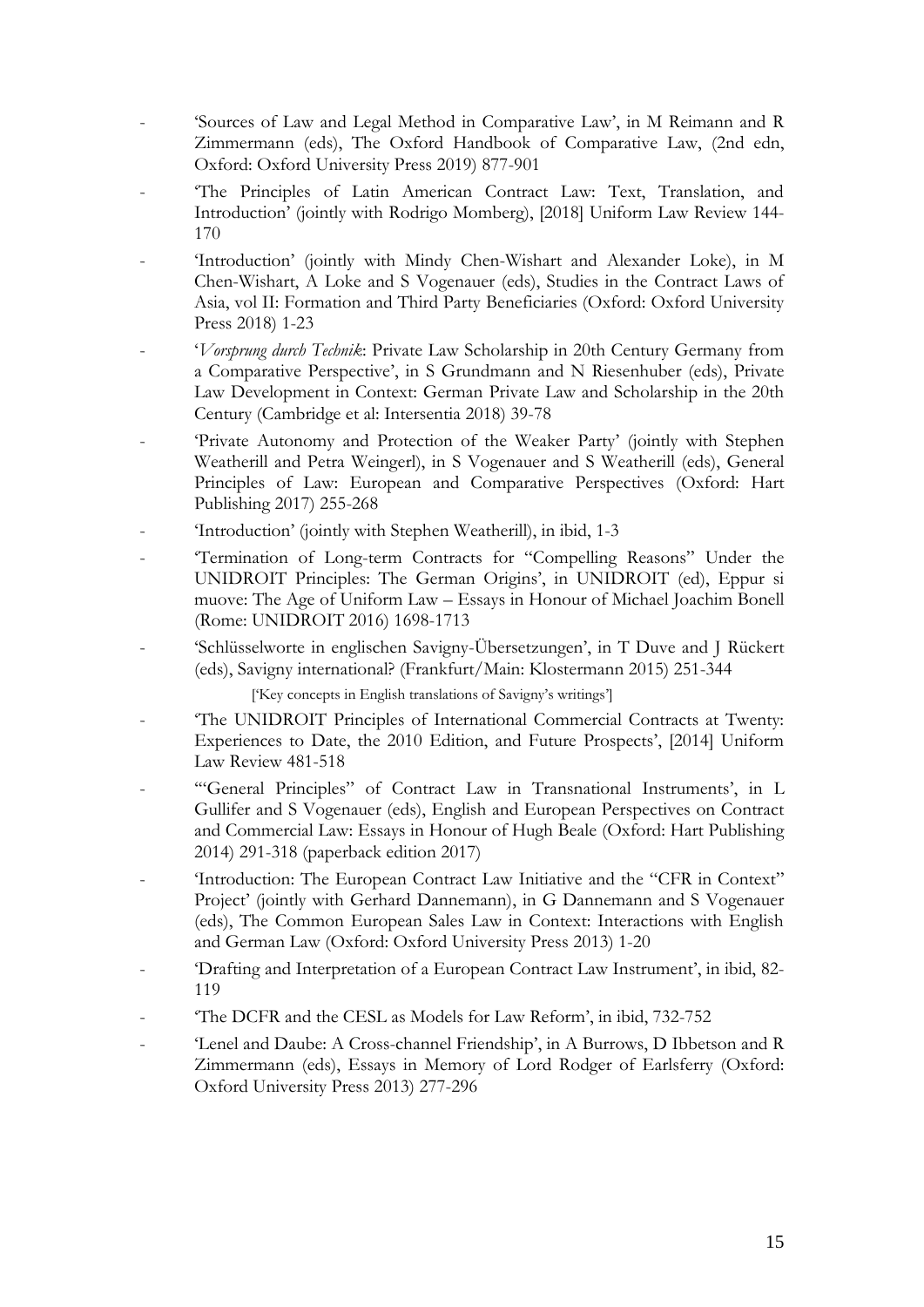- Die Unidroit-Grundregeln der internationalen Handelsverträge 2010, (2013) 21 Zeitschrift für Europäisches Privatrecht (ZEuP) 7-42

['The UNIDROIT Principles of International Commercial Contracts 2010']

Translation: 'I princípi Unidroit dei contratti commerciali internazionali 2010', [2014] Rassegna di diritto civile 246-294

'Regulatory Competition Through Choice of Contract Law and Choice of Forum in Europe: Theory and Evidence', (2013) 21 European Review of Private Law (ERPL) 13-78

> Reprint in: H Eidenmüller (ed), Regulatory Competition in Contract Law and Dispute Resolution (Oxford: Hart Publishing 2013) 227-284

- 'Zivilprozessuale Folgen subjektiver und objektiver Interpretationslehren: Das Reichsgericht und die Revisibilität der Auslegung von Willenserklärungen', in A Kiehnle, B Mertens and G Schiemann (eds), Festschrift für Jan Schröder (Tübingen: Mohr Siebeck 2013) 221-245

> ['Interpretation of contracts as a question of law or fact: the case law of the German Imperial Court between objective and subjective approaches to interpretation']

- 'Rechtsgeschichte und Rechtsvergleichung um 1900: Die Geschichte einer anderen "Emanzipation durch Auseinanderdenken"', (2012) 76 Rabels Zeitschrift für ausländisches und internationales Privatrecht (RabelsZ) 1122-1154

['The emancipation of comparative law from legal history around 1900']

- 'Elaborare il diritto europeo dei contratti', [2012] Contratto e impresa/Europa 125-156

['Drafting European contract law']

- 'Alan Rodger: Gelehrter auf dem Richterstuhl', (2012) 20 Zeitschrift für Europäisches Privatrecht (ZEuP) 305-14 (jointly with Reinhard Zimmermann)

> [Obituary of Lord Rodger of Earlsferry, with a particular focus on his scholarly achievements]

- 'Statutory Interpretation', in J Smits (ed), Encyclopedia of Comparative Law (2nd edn, Cheltenham: Edward Elgar 2012) 826-838
- 'Der Begriff des Handels- und Wirtschaftsrechts', in V Triebel, S Vogenauer et al, Englisches Handels- und Wirtschaftsrecht (3rd edn, Frankfurt/Main: Verlag Recht und Wirtschaft 2012), 1-7

['The concept of commercial law and business law']

- 'Quellen des Handels- und Wirtschaftsrechts', in ibid, 9-31

['Sources of commercial law and business law']

- 'Besonderheiten des englischen Vertragsrechts', in ibid, 33-89 ['Peculiarities of English contract law']
- 'Unification of General Contract Law in Africa: The Case of the UNIDROIT Principles of International Commercial Contracts', (2011) 13 European Journal of Law Reform (EJLR) 434-439
- 'The Prohibition of Abuse of Law: an Emerging Principle of EU Law', in R de la Feria and S Vogenauer (eds), Prohibition of Abuse of Law: A New General Principle of EU Law? (Oxford: Hart Publishing 2011) 521-571
- 'What are the UNIDROIT Principles of International Commercial Contracts?', (2010) 3 Revista jurídica In-Pactum no. 6, 222-223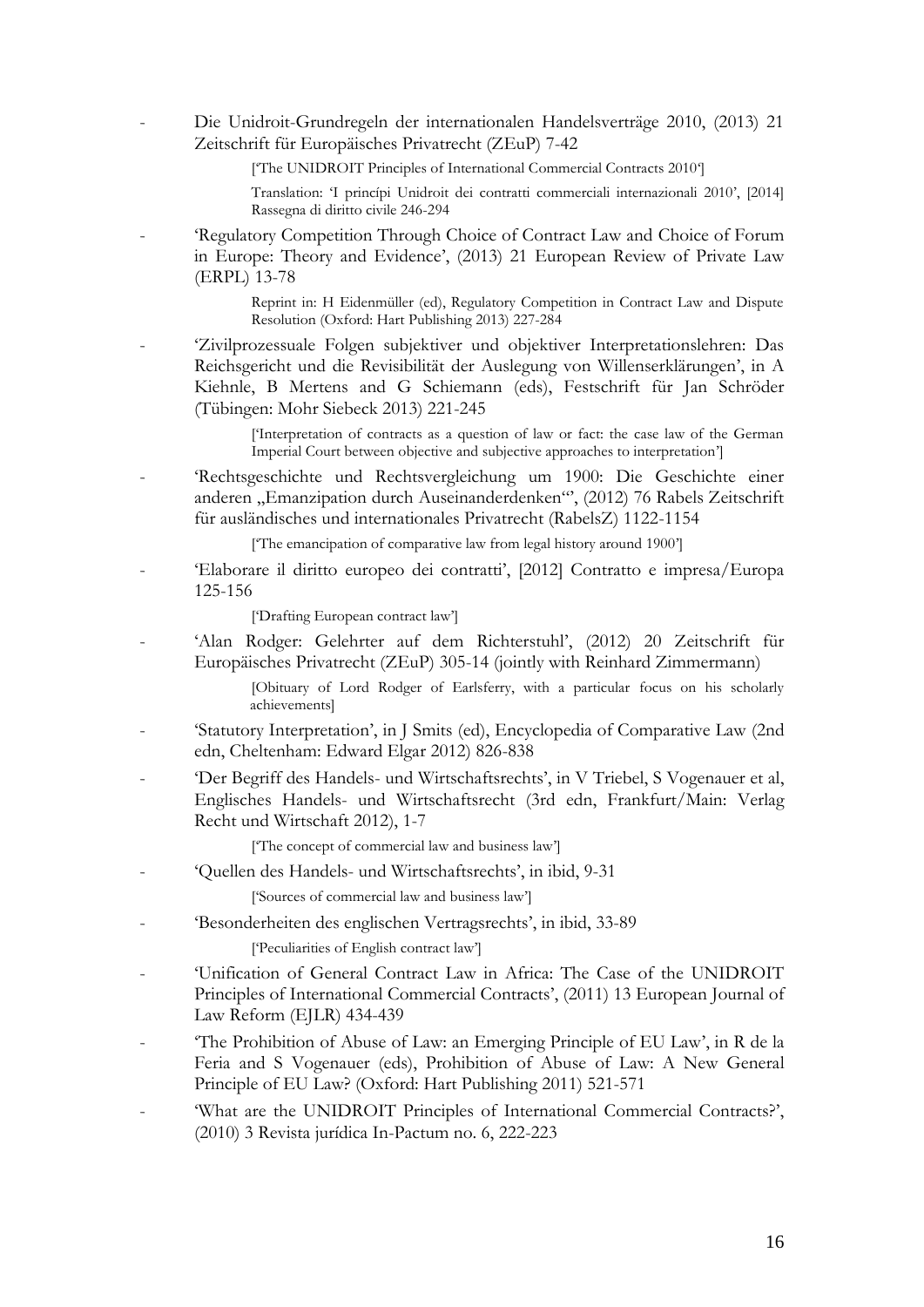- 'Vorsprung durch Technik: Die "deutschsprachigen Zivilrechtslehrer des 20. Jahrhunderts" in rechtsvergleichender Perspektive', in S Grundmann and N Riesenhuber (eds), Deutschsprachige Zivilrechtslehrer des 20. Jahrhunderts in Berichten ihrer Schüler, vol II (Berlin: de Gruyter 2010) 473-507 [Twentieth century German legal scholarship in a comparative perspective]
- 'Verzicht auf eine vertragliche Forderung im Europäischen Vertragsrecht und im Recht der internationalen Handelsverträge', in S Grundmann et al (eds), Festschrift für Klaus J. Hopt zum 70. Geburtstag (Berlin: de Gruyter 2010) 247- 267 [Release of a contractual right in European contract law and international commercial law]
- The Oxford Study on Costs and Funding of Civil Litigation', in C Hodges, S Vogenauer and M Tulibacka (eds), The Costs and Funding of Civil Litigation: A Comparative Perspective (Oxford: Hart Publishing 2010) 1-184
- 'Common Frame of Reference and UNIDROIT Principles of International Commercial Contracts: Coexistence, Competition, or Overkill of Softlaw?', (2010) 6 European Review of Contract Law (ERCL) 143-183

Reprint in: Jan Kleineman (ed), A Common Frame of Reference for European Contract Law (Stockholm: Jure Förlag 2011) 155-199

- 'Interpretation of the UNIDROIT Principles of International Commercial Contracts by National Courts', in H Snijders and S Vogenauer (eds), Content and Meaning of National Law in the Context of Transnational Law (Munich: Sellier, 2009) 157-196
- 'The *Avant-projet de réforme*: an Overview', in J Cartwright, S Vogenauer and S Whittaker (eds), Reforming the French Law of Obligations: Comparative Observations on the Avant-projet de réforme du droit des obligations et de la prescription (the 'Avant-projet Catala') (Oxford: Hart Publishing 2009) 3-28

Translation: 'Présentation de l'avant projet', in J Cartwright, S Vogenauer and S Whittaker (eds), Regards comparatistes sur l'avant projet de réforme du droit des obligations et de la prescription (Paris: Société de législation comparée 2010) 17-46

- 'The Effects of Contracts on Third Parties: the *Avant-projet de réforme* in a Comparative Perspective', in ibid, 235-268

> Translations: 'Gli effeti di contratti verso i terzi: L'*Avant-projet du réforme* in una prospettiva comparatistica', in M Andenas et al (eds), Essays in Honour of Guido Alpa (London: BIICL 2007) 1000-1036;

> 'Les effets du contrat à l'égard des tiers: regards comparatistes sur l'avant-projet', in J Cartwright, S Vogenauer and S Whittaker (eds), Regards comparatistes sur l'avant projet de réforme du droit des obligations et de la prescription (Paris: Société de législation comparée 2010) 257-294

- '"Im Zweifel gegen den Fiskus". Aufstieg und Niedergang einer Interpretationsmaxime', in H Lück (ed), Akten des 36. Deutschen Rechtshistorikertages zu Halle (Baden-Baden: Nomos 2008) 464-476 [History of the doctrine of strict interpretation of tax law]
- 'Law Journals in Nineteenth-Century England', (2008) 12 Edinburgh Law Review 26-50
- 'Enacting a British Constitution: some Problems' (jointly with Vernon Bogdanor), [2008] Public Law 38-57

Translation: 'Problemas de la promulgación de una constitución británica', (2010) 25 Teoría y Realidad Constitucional 211-235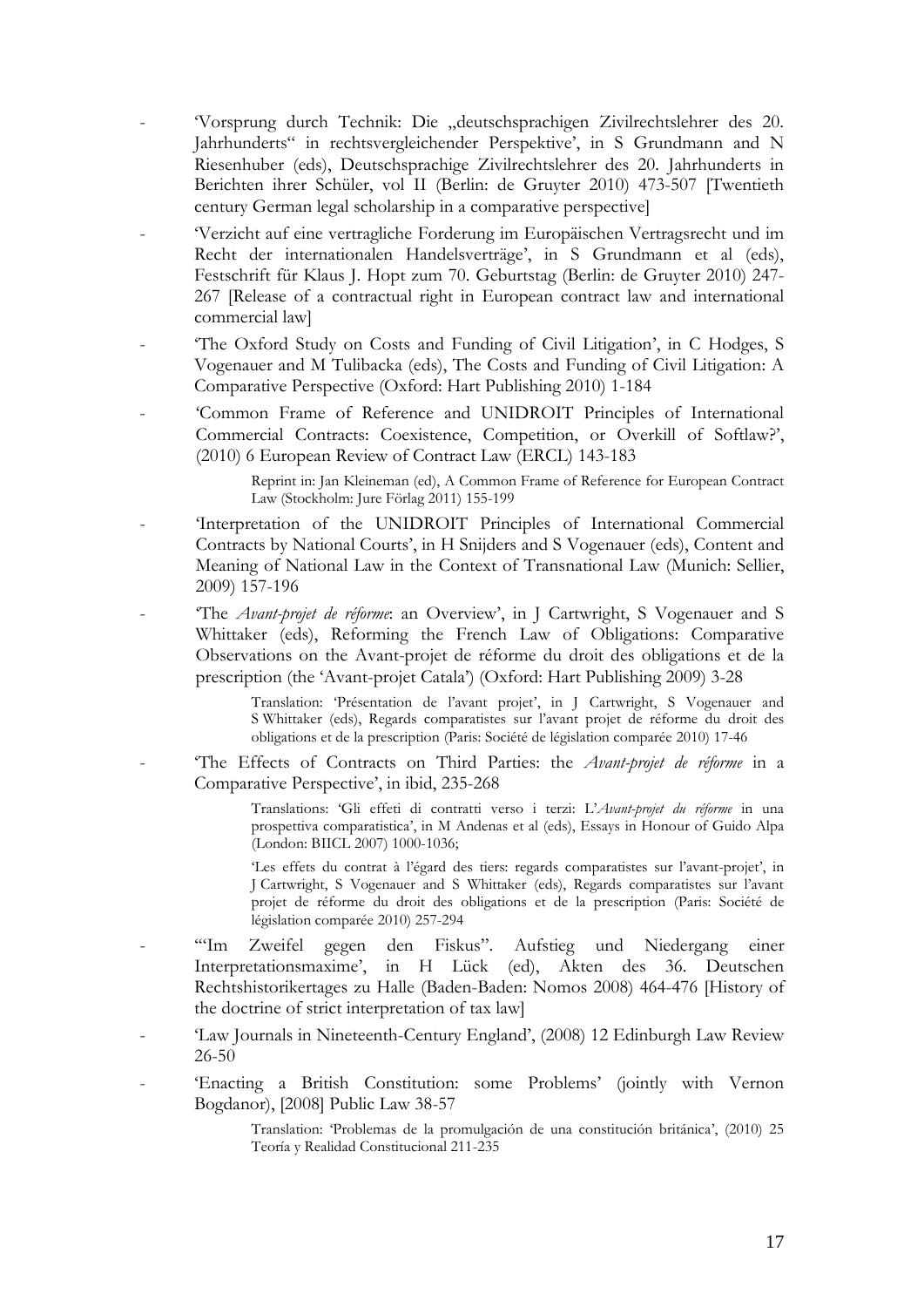- 'Should Britain have a Written Constitution?' (jointly with Vernon Bogdanor and Tarunabh Khaitan), (2007) 78 Political Quarterly 499-517
- 'Interpretation of Contracts: Concluding Comparative Observations', in A Burrows and E Peel (eds), Contract Terms (Oxford: Oxford University Press 2007) 123-150
- The Constitution of the UK as of 1 January 2007' (jointly with Vernon Bogdanor), in C Bryant (ed), Towards a New Constitutional Settlement (London: Smith Institute Monographs 2007) 151-176
- 'An Empire of Light? II: Learning and Lawmaking in Germany Today', (2006) 26 Oxford Journal of Legal Studies (OJLS) 627-663

Reprint in: M Bohlander and D Birkett (eds), The Codification of Criminal Law (Farnham: Ashgate 2014)

- 'The European Community's Competence to Pursue the Harmonisation of Contract Law – an Empirical Contribution to the Debate' (jointly with Stephen Weatherill), in S Vogenauer and S Weatherill (eds), Harmonisation of European Contract Law: Implications for European Private Laws, Business and Legal Practice (Oxford: Hart Publishing 2006) 105-148
- The Spectre of a European Contract Law', in ibid, 1-4
- 'Sources of Law and Legal Method in Comparative Law', in M Reimann and R Zimmermann (eds), The Oxford Handbook of Comparative Law (Oxford: Oxford University Press 2006) 869-898

Translation: 'masādir al-qānūn wa-l-manhaj al-qānūnī fi-l-qānūn al-muqāran', in Māthiyās Raimān und Rainhārd Zīmarmān (eds), kitāb uksfūrd li l-qānūn al-muqāran, vol II (Beirut: al-shabaka al-carabiyya li l-abhāth wa-l-nashr [Arab Network for Research and Publishing] 2010) 1297-1338

Reprint in: M Adams, J Husa and M Oderkerk (eds), Comparative Law Methodology, vol I (Cheltenham: Edward Elgar 2017) 320-349

- 'Zur Geschichte des Präjudizienrechts in England', (2006) 28 Zeitschrift für Neuere Rechtsgeschichte (ZNR) 48-78 [History of the doctrine of precedent in English law]
- '"... to take up the ground hitherto unoccupied in the periodical literature" Die ersten juristischen Fachzeitschriften Englands im 19. Jahrhundert', in M Stolleis and T Simon (eds.), Juristische Fachzeitschriften in Europa (Frankfurt/Main: Klostermann 2006) 533-564 [English law journals in the 19th century]
- 'Statutory Interpretation', in J Smits (ed), Encyclopedia of Comparative Law (Cheltenham: Edward Elgar 2006) 677-688
- 'A Retreat from *Pepper v Hart*? A Reply to Lord Steyn', (2005) 25 Oxford Journal of Legal Studies (OJLS) 629-674
- 'The European Community's Competence for a Comprehensive Harmonisation of Contract Law – An Empirical Analysis', (2005) 30 European Law Review (ELRev) 821-837 (jointly with Stephen Weatherill)

Translations: Die Kompetenz der Europäischen Gemeinschaft zu einer umfassenden Angleichung des Vertragsrechts – eine empirische Untersuchung, [2005] Juristenzeitung 870-878;

La compétence de la Communauté européenne pour harmoniser le droit des contrats – une analyse empirique, [2005] Revue des contrats 1215-1237

- 'An Empire of Light? Learning and Lawmaking in the History of German Law', (2005) 64 Cambridge Law Journal 481-500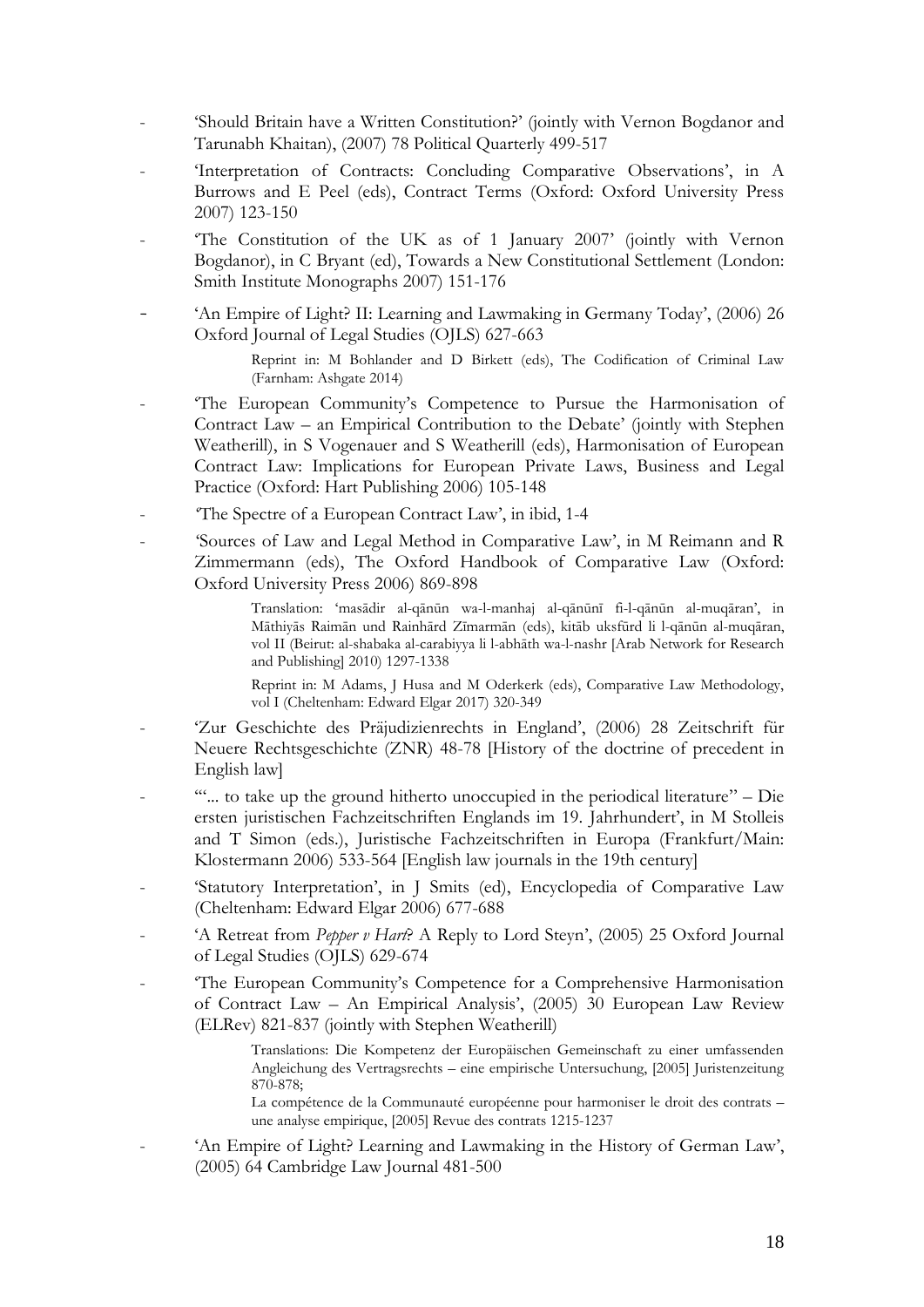Reprint in: M Bohlander and D Birkett (eds), The Codification of Criminal Law (Farnham: Ashgate 2014)

- 'Eine gemeineuropäische Methodenlehre des Rechts Plädoyer und Programm', (2005) 13 Zeitschrift für Europäisches Privatrecht (ZEuP) 234-263 [Towards a European Legal Method]
- 'Paths to the Chair The French Experience: The *concours* and the *leçon de vingtquatre heures*', (2004) 12 Zeitschrift für Europäisches Privatrecht (ZEuP) 218-223
- The Role of Academics in the Legal System: Civil Law Systems', part of a chapter written by William Twining, Fernando Teson, Ward Farnsworth, Stefan Vogenauer, in P Cane and M Tushnet (eds), The Oxford Handbook of Legal Studies (Oxford: Oxford University Press 2003) 920, 935-941
- 'Die zivilrechtliche Haftung von Inlineskatern im Straßenverkehr', [2002] Versicherungsrecht 1345-1352 and 1478-1489 [Civil liability of roller-bladers]
- 'Die rechtliche Einordnung von Inline-Skates im Straßenverkehr ein Rechtsvergleich', [2002] Neue Zeitschrift für Verkehrsrecht 537-545 [Comparative analysis of the legal status of roller-bladers in road traffic law]
- 'Schutz der Privatheit vor Presseveröffentlichungen', (2002) 10 Zeitschrift für Europäisches Privatrecht (ZEuP) 341-364 (jointly with Ulrich Amelung) [Privacy in English law before and after *Douglas v Hello! Ltd* [2001] 2 All ER 289]
- 'Zur Begründung des Mehrparteiengerichtsstands aus Art. 6 Nr. 1 LuGÜ in England und Schottland', [2001] Praxis des Internationalen Privat- und Verfahrensrechts (IPrax) 253-257 [Casenote on *Canada Trust v Stolzenberg* [2000] 4 All E.R. 481]
- 'Le "pluralisme pragmatique" du Tribunal fédéral: une méthode sans méthode?', [1999] Practique Juridique Actuelle 417-426 (jointly with Pascal Pichonnaz) [Critical analysis of the the Swiss Federal Court's methodological approach]
- 'Richtlinienkonforme Auslegung nationalen Rechts in England', (1997) 6 Zeitschrift für Europäisches Privatrecht (ZEuP) 158-171 [Analysis of English case law on the doctrine of indirect effect]
- 'What is the Proper Role of Legislative Intention in Judicial Interpretation?', (1997) 18 Statute Law Review 235-243

## **(7) Contributions to Commentaries**

- Chapter 5: Interpretation, in N Jansen and R Zimmermann (eds), Commentaries on European Contract Laws (Oxford: Oxford University Press 2018) 740-785
- Article 6:110: Stipulation in Favour of a Third Party, ibid, 866-898
- Introduction, in: S Vogenauer (ed), Commentary on the UNIDROIT Principles of International Commercial Contracts (2nd edn, Oxford: Oxford University Press 2015) 1-30

## 1st edn (2009), 1-20

- Introduction to Chapter I of the PICC, ibid, 150-153
- General Provisions I: Arts 1.1-1.3 Fundamental principles, ibid, 154-165
- General Provisions III: Arts 1.6-1.12 Application of the PICC, ibid, 180-251 1st edn (2009), 140-201 (only on Arts 1.6-1.9 PICC)
- Formation IV: Arts 2.1.17-2.1.18 Integrity of Writing, ibid, 371-379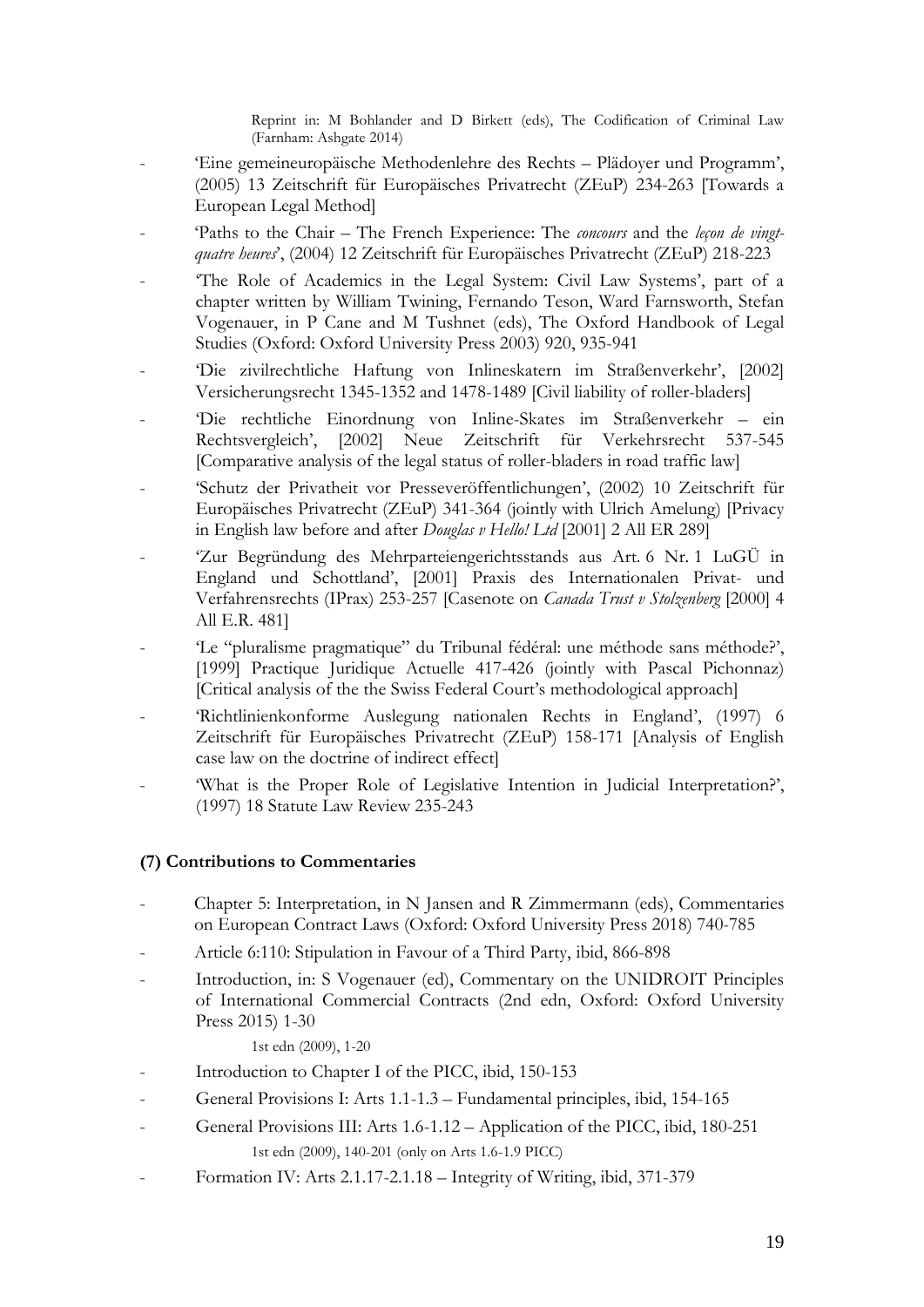- Arts 4.1-4.8 PICC: Interpretation, ibid, 568-616 1st edn (2009), 491-539
- Arts 5.1.1-5.1.9 PICC: Content, ibid, 617-653

1st edn (2009), 540-576

- Arts 5.2.1-5.2.6 PICC: Third Party Rights, ibid, 654-687

1st edn (2009), 577-610

- Appendix I – Synopsis of Instruments: UNIDROIT Principles of International Commercial Contracts 2004, International Uniform Law Conventions, and Principles of European Contract Law, ibid, 1267-1388

1st edn (2009), 1091-1200

- Appendix II – Bibliography, ibid, 1389-1444

1st edn (2009), 1201-1250

- §§ 328-333 BGB: Vertrag zugunsten Dritter, in M Schmoeckel, J Rückert and R Zimmermann (eds), Historisch-kritischer Kommentar zum BGB, vol II (Tübingen: Mohr Siebeck 2007) 1936-2036 [History of contracts for the benefit of third parties]
- §§ 305-310 BGB: Gestaltung rechtsgeschäftlicher Schuldverhältnisse durch Allgemeine Geschäftsbedingungen (Teil III): Auslegung und Umgehungsverbot, ibid, 1476-1508 [History of the interpretation of standard terms and antiavoidance provisions]
- §§ 133, 157 BGB: Auslegung, in M Schmoeckel, J Rückert and R Zimmermann (eds), Historisch-kritischer Kommentar zum BGB, vol I (Tübingen: Mohr Siebeck 2003) 562-653 [History of the interpretation of contracts]

## **(8) Entries to Encyclopediae**

- 'Common Law', in J Basedow, K Hopt and R Zimmermann (eds), The Oxford Handbook on European Private Law (Oxford: Oxford University Press 2012) 265-267

> Original Version: 'Common law, in J Basedow, K Hopt and R Zimmermann (eds), Handwörterbuch des Europäischen Privatrechts (Tübingen: Mohr Siebeck 2009) 280- 283

- 'Contract in favour of a third party', ibid, 385-388

Original Version: 'Vertrag zugunsten Dritter', ibid, 1681-1684

- 'Interpretation of Contracts', ibid, 973-977

Original Version: 'Auslegung von Verträgen', ibid, 134-138

'Interpretation of Statutes, History of', ibid 986-990

Original Version: 'Auslegung von Rechtsnormen', ibid, 130-134

- 'Judge-made Law', ibid, 1014-1016

Original Version: 'Richterrecht', ibid, 1304-1306

- 'Legal Scholarship', ibid, 1076-1081

Original Version: 'Rechtswissenschaft', ibid, 1274-1279

'Precedent, Rule of', ibid, 1304-1306

Original Version: 'Precedent, rule of', ibid, 1170-1172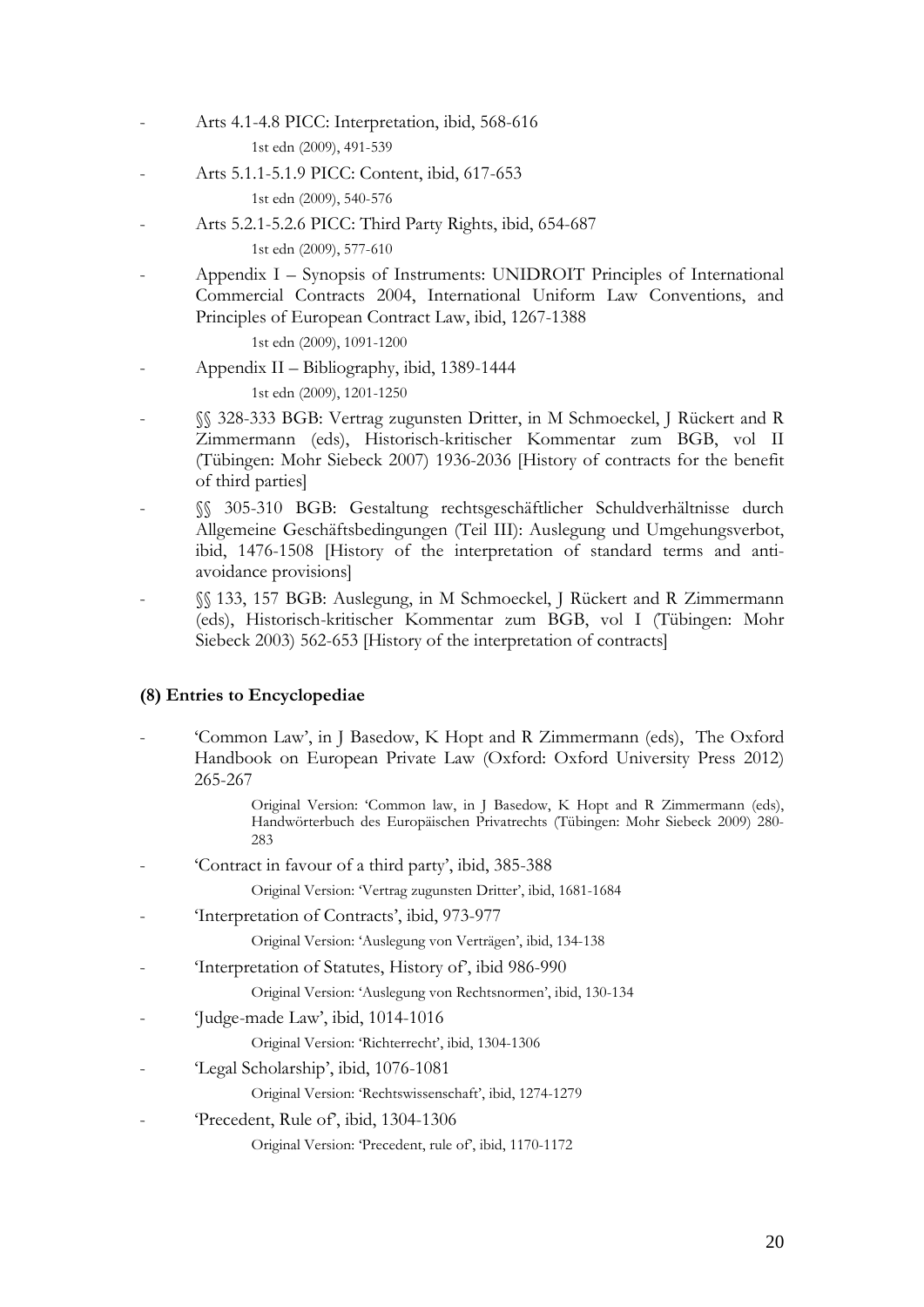- 'Civil Law Systems', in: P Cane and J Conaghan (eds), The New Oxford Companion to Law (Oxford: Oxford University Press 2008) 135-136
- 'Inquisitorial System', ibid, 590-591

## **(9) Book Reviews**

- Markus D Dubber and Christopher Tomlins (eds), The Oxford Handbook of Legal History (Oxford 2018) and Heikki Pihlajamäki, Markus D Dubber and Mark Godfrey (eds), The Oxford Handbook of European Legal History (Oxford 2018), (2019) 27 Rechtsgeschichte – Legal History (Rg) 232-235
- John Baker, The Oxford History of the Laws of England, Volume VI: 1483-1558 (Oxford 2003) and Richard H Helmholz, The Oxford History of the Laws of England, Volume I: The Canon Law and Ecclesiastical Jurisdiction from 597 to the 1640s (Oxford 2004), (2010) 32 Zeitschrift für Neuere Rechtsgeschichte (ZNR) 112-114
- Ulrike Seif, Recht und Justizhoheit. Historische Grundlagen des gesetzlichen Richters in Deutschland, England und Frankreich (Berlin 2003), [2006] Juristenzeitung (JZ) 84-85
- Filippo Ranieri, Europäisches Obligationenrecht. Ein Handbuch mit Texten und Materialien (Wien/New York 2003), (2006) 128 Juristische Blätter (JBl) 271-272
- Jan Schröder, "Gesetz" und "Naturgesetz" in der frühen Neuzeit (Stuttgart 2004), (2005) 14 Zeitschrift für Europäisches Privatrecht (ZEuP) 198
- Dorothee Kutzner, Lord Denning Englische Auslegungstradition und Europäisches Recht (Münster 2001), (2003) 25 Zeitschrift für Neuere Rechtsgeschichte (ZNR) 340-342
- Jan Schröder, Recht als Wissenschaft. Geschichte der juristischen Methode vom Humanismus bis zur historischen Schule (1500-1850) (München 2001), (2003) 12 Zeitschrift für Europäisches Privatrecht (ZEuP) 209 ff.
- Matthias Miersch, Der sogenannte référé législatif. Eine Untersuchung zum Verhältnis Gesetzgeber, Gesetz und Richteramt seit dem 18. Jahrhundert (Baden-Baden 2000), (2003) 25 Zeitschrift für Neuere Rechtsgeschichte (ZNR) 137-139
- D. Neil MacCormick/Robert S. Summers (Hrsg.), Interpreting Precedents. A Comparative Study (Aldershot usw. 1997), (1999) 8 Zeitschrift für Europäisches Privatrecht (ZEuP) 1008 ff.
- Paul Craig/Gráinne de Búrca, EC Law. Text, Cases and Materials (Oxford 1995), (1997) 6 Zeitschrift für Europäisches Privatrecht (ZEuP) 213 ff.

## **(10) Conference Reports**

- '34. Deutscher Rechtshistorikertag, Würzburg, 8. bis 12. September 2002', (2003) 12 Zeitschrift für Europäisches Privatrecht (ZEuP) 198 ff.
- '33. Deutscher Rechtshistorikertag, Jena, 10. bis 14. September 2000', (2002) 11 Zeitschrift für Europäisches Privatrecht (ZEuP) 179 ff.
- 'Symposium Schuldrechtsmodernisierung 2001, Regensburg, 17./18. November 2000', (2001) 10 Zeitschrift für Europäisches Privatrecht (ZEuP) 409 ff.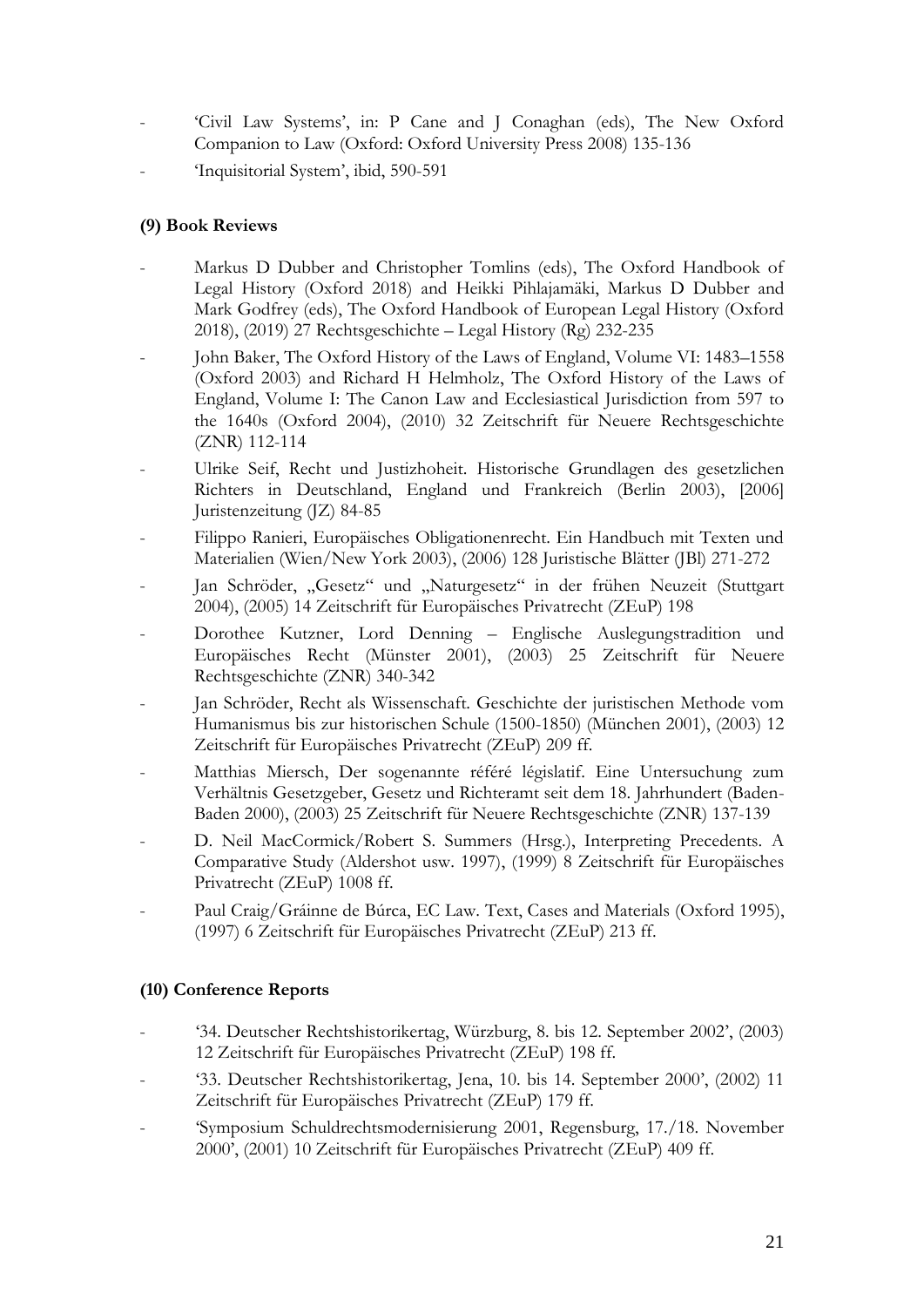- 'Rechtsgeschichte und Rechtsdogmatik. Symposium zu Ehren von Hans Hermann Seiler', (1999) 8 Zeitschrift für Europäisches Privatrecht (ZEuP) 762 ff.
- '32. Deutscher Rechtshistorikertag, Regensburg, 20. bis 24. September 1998', (1999) 8 Zeitschrift für Europäisches Privatrecht (ZEuP) 387 ff.
- 'Annual Conference of the Society of Public Teachers of Law, Cambridge 9.-13. September 1996', (1997) 6 Zeitschrift für Europäisches Privatrecht (ZEuP) 520 ff.

## **(11) Policy Papers**

The Drafting of the Common European Sales Law: an Assessment and Suggestions for Improvement (Briefing Note for the European Parliament Committee on Legal Affairs, DG Internal Policies - Policy Department C: Citizens' Rights and Constitutional Affairs 2012), 23 pp [\(www.europarl.europa.eu/document/](http://www.europarl.europa.eu/document/)

activities/cont/201210/20121016ATT53741/20121016ATT53741EN.pdf)

- Memorandum on the Draft Common Frame of Reference, in: House of Lords European Union Committee, European Contract Law: the Draft Common Frame of Reference – Report with Evidence, The Stationary Office: London, 2009 (HL Paper 95), Appendix: Minutes of Evidence Taken Before the Select Committee (Sub-committee E), Wednesday, 26 November 2008, 1-4
- Oral evidence provided to the Select Committee, ibid., 5-17

## **(12) Miscellanea**

- 'Editorial', (2020) 58 American Journal of Legal History (AJLH) 1-2 (jointly with Felice Batlan)
- 'Antrittsrede am 9. November 2019', in: Akademie der Wissenschaften und der Literatur Mainz – Jahrbuch 2018, Stuttgart: Franz Steiner Verlag 2019, 38-41
- '*Principios Latinoamericanos de Derecho de los contratos* Principles of Latin American Contract Law', in: Rodrigo Momberg and Stefan Vogenauer (eds), The Future of Contract Law in Latin America: The Principles of Latin American Contract Law, Oxford: Hart Publishing 2017, 285-312 (jointly with Rodrigo Momberg) [Translation of the draft 'Principles of Latin American Contract Law']
- 'Editorial Introducing the Future of Legal History: On Re-launching the *American Journal of Legal History'*, (2016) 56 American Journal of Legal History (AJLH) 1-5 (jointly with Alfred L Brophy)
- 'Bernard Rudden: Legal polymath who published extensively on Soviet Law' (Obituary), The Times, 8 June 2015, 49
- 'Editorial: The Image(s) of the "Consumer" in EU Law', [2014] Journal of European Consumer and Market Law 61-62
- 'Foreword', in: Geneviève Helleringer and Kai Purnhagen (eds), Towards a European Legal Culture, Oxford/Munich: Hart/CH Beck 2014, v-vii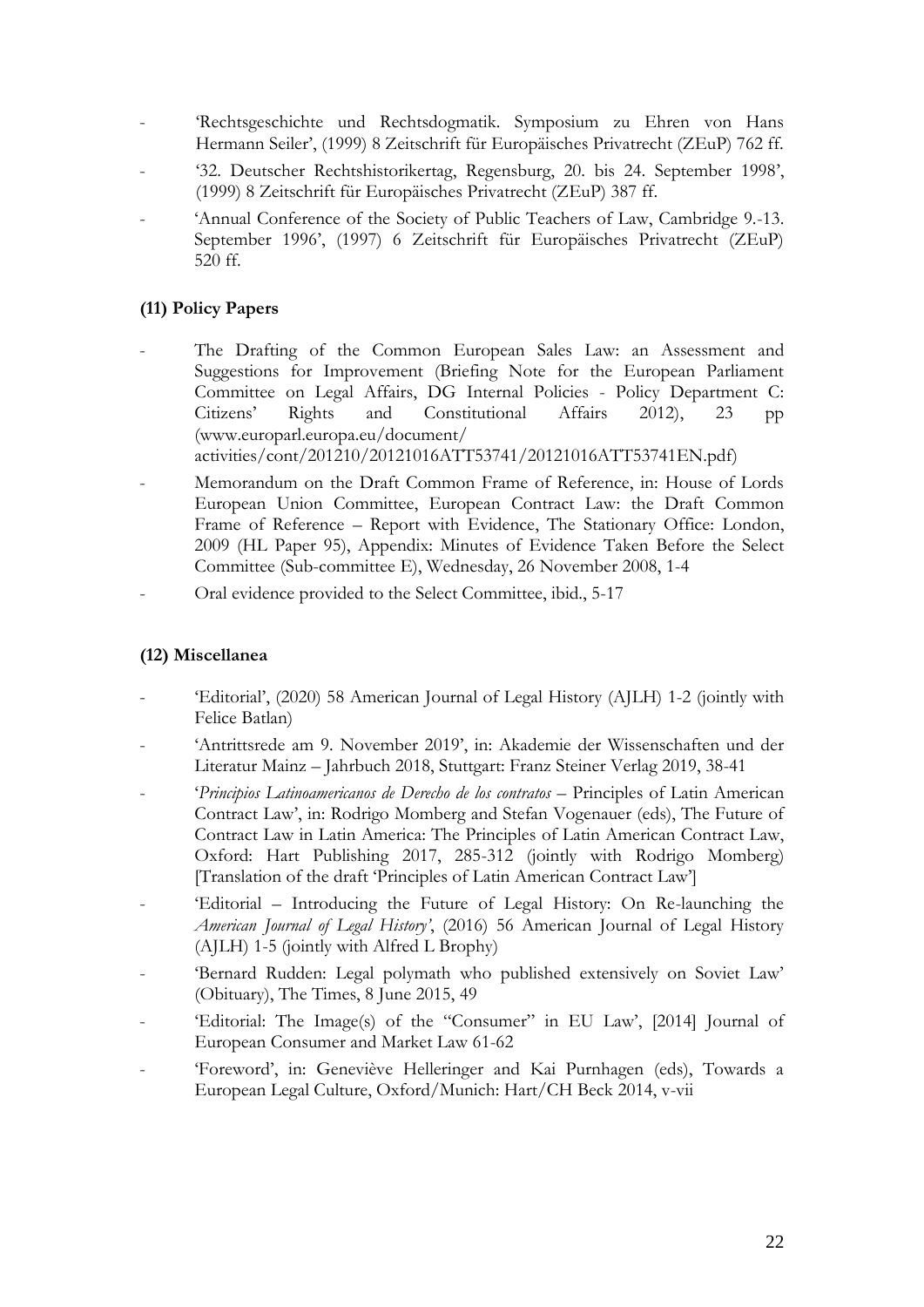### **Presentations**

### **(1) Invited Lectures**

'English as Contract Language – Legal Aspects of a Dying Animal', Hong Kong, 'Cross-Border Legal Issues Dialogue' Seminar Series of the Centre for Comparative and Transnational Law, Chinese University of Hong Kong, 4 November 2021 (online)

'Creating a Legal Order in a Colonial Setting: the Dutch Colonies in Guyana', Helsinki, Eurostorie Research Seminars, Centre of Excellence in Law, Identity and the European Narratives, University of Helsinki, 3 September 2021

'Interpretation of Contracts and Control of Unfair Terms in Asia', Oxford, Faculty of Law, University of Oxford, 5 March 2021 (online)

'Interpretation of Contracts and Control of Unfair Terms in Asia', Singapore, EW Barker Centre for Law & Business, National University of Singapore, 27 January 2021 (online)

'Auslegung und Inhaltskontrolle von Verträgen in Asien: Vorstellung eines Forschungsprojekts', Hamburg, Max Planck Institute for Comparative and International Private Law, 8 December 2020 (online)

'Brexit als erklärbare Entscheidung: eine britische Perspektive', Frankfurt, Wirtschaftspolitische Gesellschaft von 1947, 24 June 2019

'Luxemburg – Laeken – London: Krise und Recht in der Geschichte der Europäischen Union',

Max-Planck-Gesellschaft zur Förderung der Wissenschaften, Themenkonzert, Hamburg, The Max Planck Society for the Advancement of Science, 16 May 2019

'Rechtsrezeption aus Karrieregründen – zu den englischen Übersetzungen Savignys', Wiener Rechtsgeschichtliche Gesellschaft,

Vienna, Institut für Rechts- und Verfassungsgeschichte, University of Vienna, 12 March 2019

'Pourquoi traduire Savigny en anglais? Une approche des transferts de droit centrée sur les acteurs',

Paris, Institut d'Histoire du droit, Université Paris 2 – Panthéon-Assas, 13 February 2019

'Le rôle du juge dans les codifications modernes', Paris, Institut d'Histoire du droit, Université Paris 2 – Panthéon-Assas, 13 February 2019

'Une histoire orale de la Cour européenne de Justice', Paris, Institut d'Histoire du droit, Université Paris 2 – Panthéon-Assas, 12 February 2019

'Legal Transplants: focusing on the Agents', Paris, Institut de droit comparé de Paris, 18 January 2019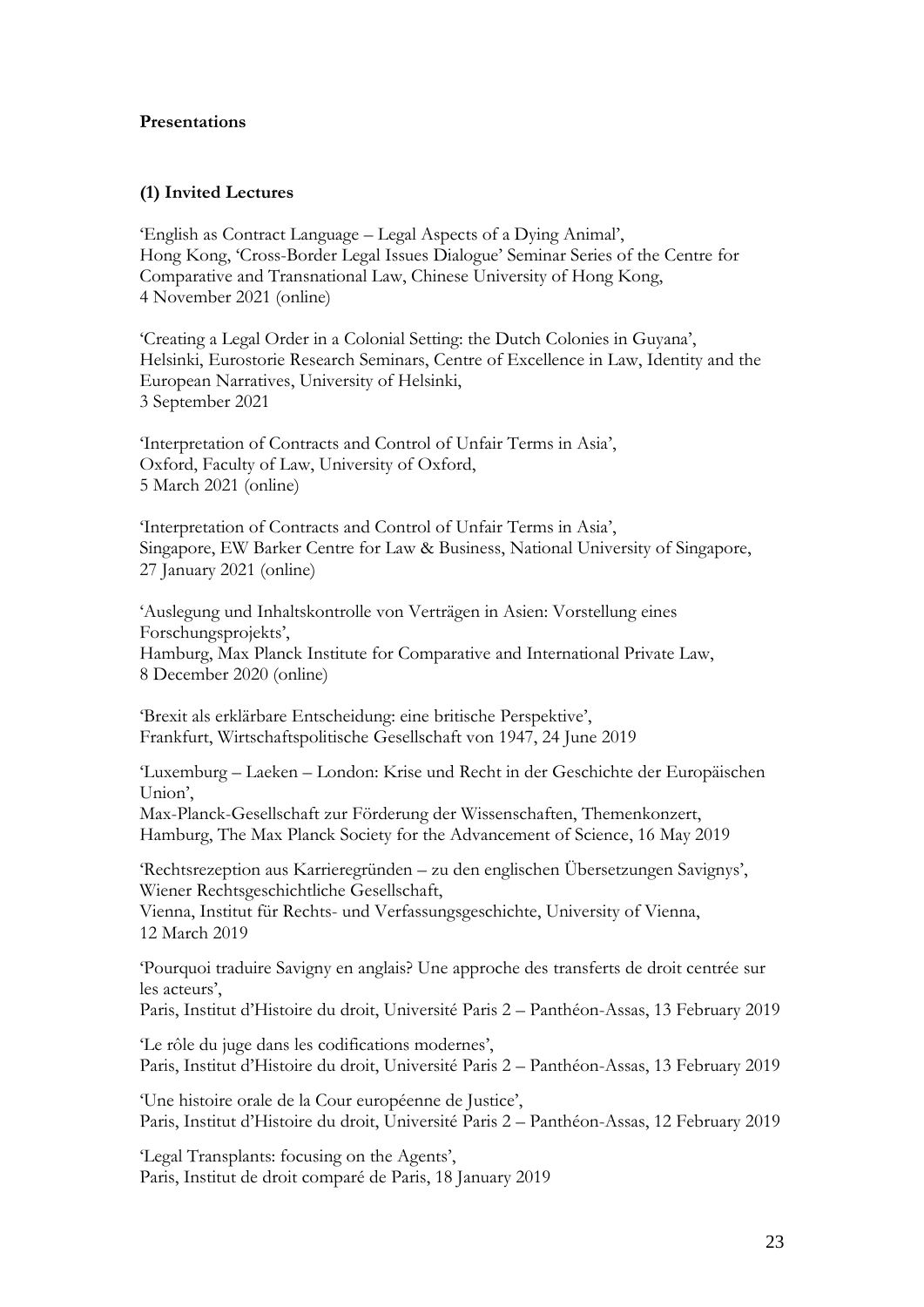'Antrittsrede als Wissenschaftliches Mitglied', Mainz, Academy of Sciences and Literature, 5 November 2018

'English Language Contracts Governed by a Foreign Law', The Henry Morris Lecture in International & Comparative Law, Chicago, Chicago-Kent College of Law, Illinois Institute of Technology, 11 September 2018

'Translating Savigny: Legal Transplant as Career Advancement', Selden Society Annual Lecture 2018, London, Selden Society, 2 July 2018

'English Language Contracts Governed by a Foreign Law', Seminario de Derecho Comparado, Santiago, Facultad de Derecho de la Pontífica Universidad Católica de Chile, 9 April 2018

'La importancia de la investigación y la academia en el ejercicio de la profesión', Coloquio en honor al Arturo Alessandri Rodríguez, Santiago, Alessandri Legal, 5 April 2018

'UNIDROIT Principles as a Model for Law Reform in Taiwan?', Taipei, National Taiwan University, 6 October 2017

'Written Constitutions: Experiments and Challenges – Germany', London, The Honourable Society of the Middle Temple, 4 May 2017

'Is there competition between legal systems?', XX Seminario "Juan Miquel" le Derecho Comparado, San Cristóbal de La Laguna, Universidad de La Laguna, 17 April 2017

'BREXIT and Private Law in England and Europe', Atelier de droit comparé, Paris, Institut de droit comparé de Paris, 16 December 2016

'Legal Transfer in the Common Law World', Delhi Science Circle Lecture, New Delhi, German Embassy, 9 December 2016

'The EU Insolvency Regulation', New Delhi, National Law University Delhi, 14 May 2016

'Privity of Contract and the Rights of Third Parties', Scuola di Specializzazione per le Professioni Legali – Dottorato in Diritto e Tutela, Rome, Università degli Studi di Roma 'Tor Vergata', 29 April 2016

'Regulatory Competition in Europe Through Choice of Contract Law and Choice of Forum in Europe: Theory and Evidence', Corso di dottorato in Economics, Law and Institutions, School of Economis, Rome, Università degli Studi di Roma 'Tor Vergata', 28 April 2016

'German-English Contract Language', Corso di Linguaggio giuridico tedesco e Corso di Linguaggio giuridico inglese, Rome, Università degli Studi di Roma 'Tor Vergata', 28 April 2016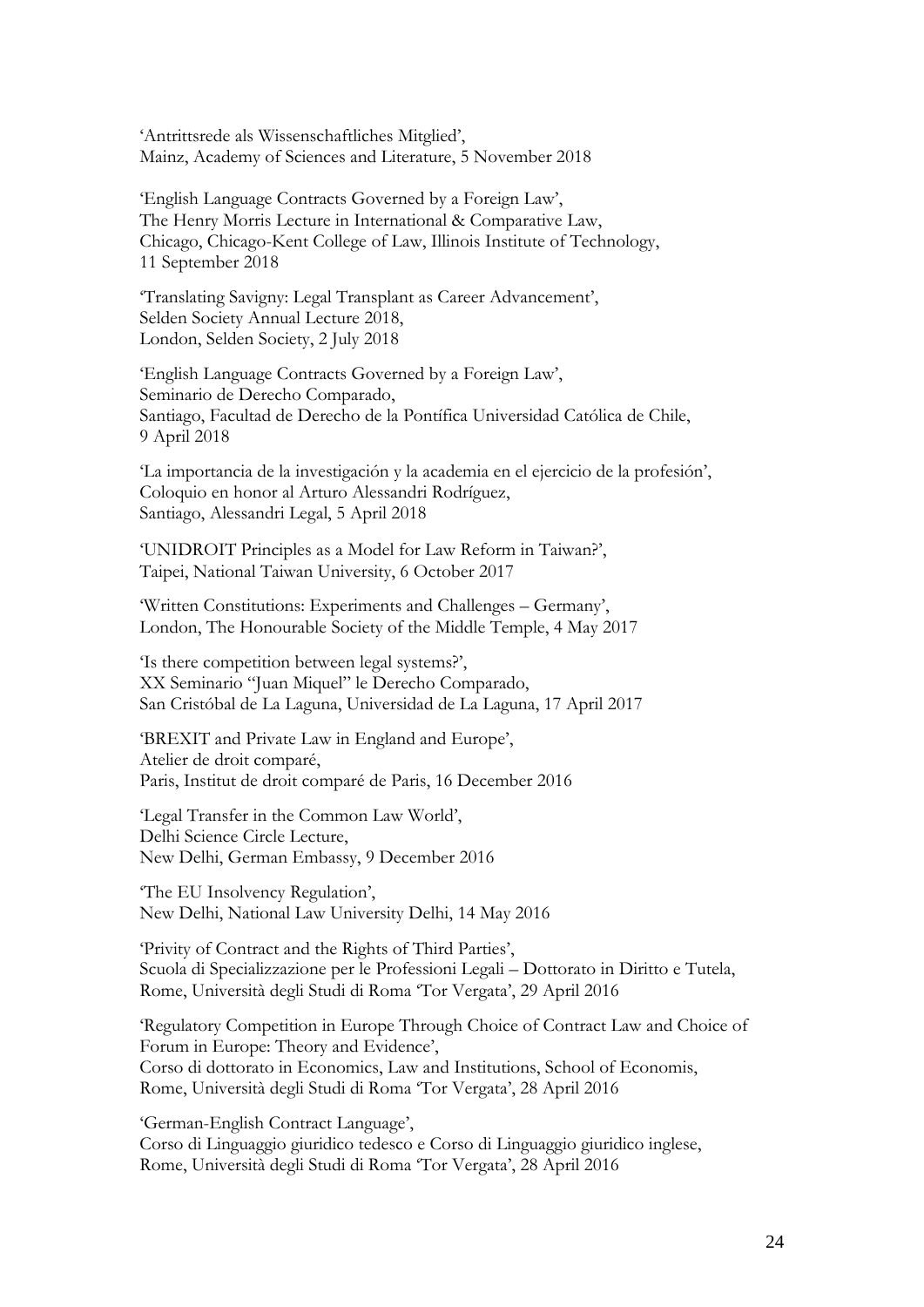'Is there Competition Between Legal Systems? The Case of Contract Law', Atelier de droit comparé, Paris, Institut de droit comparé de Paris, 4 December 2015

'English Language Contracts Governed by German Law: Selected Legal Issues', Hamburg, Max Planck Institute for Comparative and International Private Law, 26 November 2015

'General Principles of Contract law in Transnational Legal Instruments', Atelier de droit comparé, Paris, Institut de droit comparé de Paris, 5 December 2014

'"General Principles" of Contract Law in Transnational Instruments', Hamburg, Max Planck Institute for Comparative and International Private Law, 28 July 2014

'Integration by Way of Legal Commentaries: Challenges of Writing a Commentary on a Transnational Set of Rules',

Jena, Jean Monnet Centre of Excellence 'European Economic Integration – Rules and Institutions', 26 May 2014

'Integration Through Private International Law: Parties' Preferences in the Context of Choice of Law and Choice of Forum',

Jena, German-American Lawyers' Association and Jean Monnet Centre of Excellence 'European Economic Integration – Rules and Institutions, 26 May 2014

'Choice of Forum or Choice of Law: Which Matters More to Parties to International Contracts?',

New York, Brooklyn Law School, 16 September 2013

'Eine Europäische Methodenlehre?' [A European Legal Method?], Bonn, Zentrum für Europäisches Wirtschaftsrecht – Rechtsfragen der Europäischen Integration, 15 October 2012

'Die Beschränkung der Revisibilität der Auslegung von Willenserklärungen: Eine historische Spurensuche' ['Restrictions on appeals against decisions interpreting contracts: a historical explanation'],

Hamburg, Max Planck Institute for Comparative and International Private Law, 2 August 2012

'The Theory and Practice of Using Comparative Law in the Harmonisation of Private Law: the Case of Release of Contractual Rights', Stellenbosch University, 19 April 2012, and University of Cape Town Law School, 17 April 2012

'Contemporary Discussions in Comparative Law', Stockholm, Stockholm Centre for Commercial Law, 1 September 2011

'Verbot des Missbrauchs Europäischen Unionsrechts' [The prohibition of abuse of law in European Union law'], Hamburg, Max Planck Institute for Comparative and International Private Law, 28 July 2011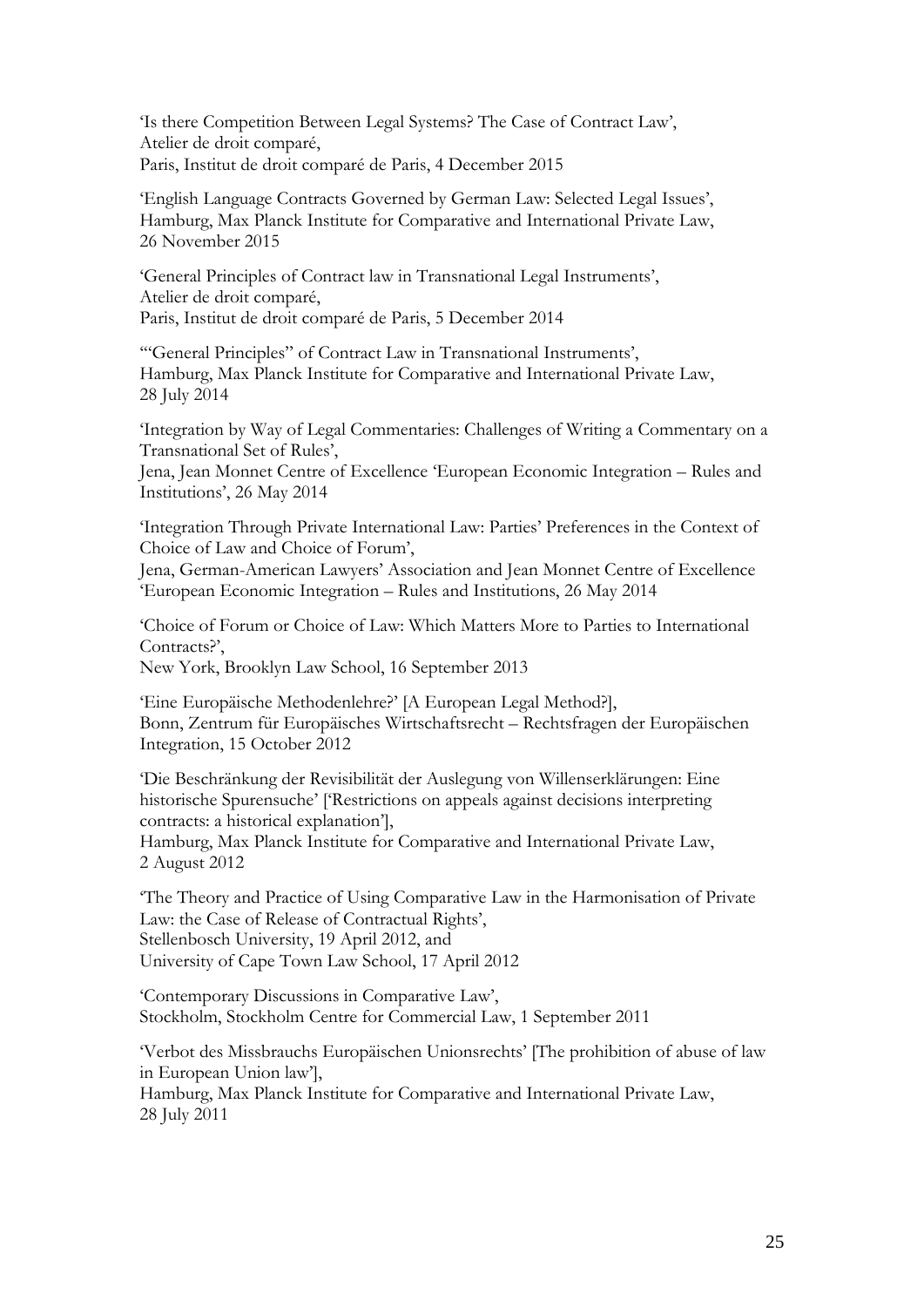'Geschichte des Unionsrechts als Europäische Rechtsgeschichte' ['History of European Union law as European legal history'], Frankfurt/Main, Max Planck Institute for European Legal History, 2 June 2011

'Regulatory Competition in Contract Law', Lecture series 'Law as a Product', Munich, Centre for Advanced Studies, 11 May 2011

'The Theory and Practice of Using Comparative Law in the Harmonisation of Private Law: the Case of Release of Contractual Rights', Irish Society of Comparative Law, Annual Autumn Lecture, Trinity College Dublin, 11 November 2010

'European Contract Law: Commercial Need and Views Across Europe', London, Clifford Chance LLP, 8 November 2010

'Juristische Zeitgeschichte und Rechtsvergleichung am Beispiel der "Deutschsprachigen Zivilrechtslehrer des 20. Jahrhunderts"' ['Contemporary legal history and comparative law: the case of the "Twentieth century German speaking teachers of private law"'], Frankfurt/Main, International Max Planck Research School for Comparative Legal History, Lecture series 'Stand und Perspektiven der juristischen Zeitgeschichte', 30 June 2010

'Draft Common Frame of Reference and UNIDROIT Principles', Durham University, Institute of Commercial and Corporate Law, 4 May 2010

'European Private Law between the UNIDROIT Principles of International Commercial Contracts and the Common Frame of Reference: Co-existence, Competition, or Overkill of Soft Law?',

Universidad di La Laguna (Spain), 12 April 2010

'Towards a European Legal Method: the Role of Comparative Law', Universidad di La Laguna (Spain), 11 April 2010

'Bad Law: A Comparative Perspective', London, 'Making Better Law' Seminar Series of the Hansard Society, 26 March 2009

'Statutory Interpretation in a Comparative Perspective', Genova, Facoltà di Giurisprudenza, 19 March 2008

'Contracts for the Benefit of Third Parties', Genova, Facoltà di Giurisprudenza, 19 March 2008

'A European Legal Method', Genova, Facoltà di Giurisprudenza (Fresco Lecture 2008), 18 March 2008

'The Role of Comparative Law in Preparing a Commentary on an International Instrument', Amsterdam, Centre for the Study of a European Contract Law, 19 November 2007

'The Common Frame of Reference – What's Next?', Münster, Centrum für Europäisches Privatrecht, 22 June 2007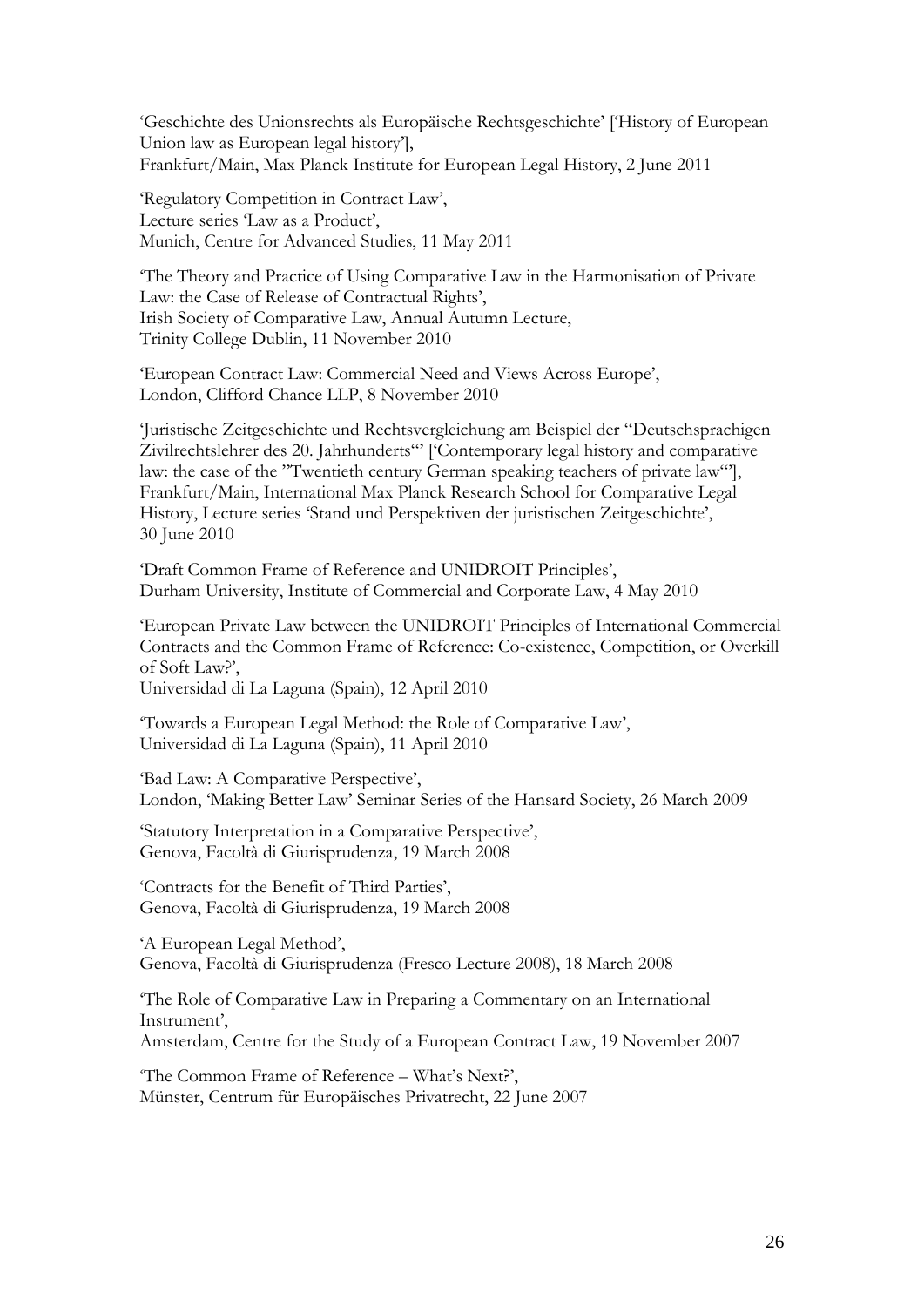'Richterrecht: Neuere Entwicklungen in den angelsächsischen und in den kontinentaleuropäischen Rechten' ['Judge-made law: recent developments in Anglo-American and Continental laws'], Berlin, Juristische Gesellschaft zu Berlin, 13 June 2007

'Should Britain Adopt a Written Constitution?' (Round table), Oxford, Trinity College, 11 June 2007

'Le role du juge dans la mise en œuvre du droit privé: Approche historique à l'interprétation de la loi' and 'Le role du juge dans la mise en œuvre du droit privé: Approche comparative à l'interprétation de la loi', Fribourg (CH), 1 and 2 May 2006

'Interpretation of Contracts in a Comparative Perspective', Ithaca/NY, Cornell Law School, 27 January 2006

'The Europeanisation of Contract Law', Baton Rouge/LA, Louisiana State University, 20 January 2006

'A European Legal Method?', Cambridge/Mass., European Law Research Center of Harvard Law School, 16 January 2006

'Towards a European Legal Method', Cambridge, Centre for European Legal Studies, 9 February 2005

'A Retreat from *Pepper v Hart*?', London, Statute Law Society, 7 June 2004

## **(2) Conference Papers**

'Interpretation of Contracts and Control of Unfair Terms in Asia', Conference Series on Contract Law in Common Law Countries: a Study in Divergence, Delhi/London, Jindal Global Law School/University of London, 7 September 2021 (online)

'Policing of Unfair Terms in the History of Asian Contract Laws', Asian Legal History Conference, Hong Kong/Hue, The Chinese University of Hong Kong/Hue University, 24 July 2021 (online)

'Influences of English Law on Asian Contract Laws: Contractual Interpretation', Conference 'English Law and Colonial Connections: Histories, Parallels, and Influences', Newcastle/Lodz, Northumbria University/University of Lodz, 27 January 2021 (online)

'The "Tripartite" Legal Guide to Uniform Legal Instruments in the Area of International Commercial Contracts', Conference 'CISG@40: The Role of UNICITRAL Instruments in the Progressive Development of Cross-Border Legal Regimes and Trade', Delhi, National Law University Delhi – Centre for Transnational Commercial Law, 6 January 2021 (online)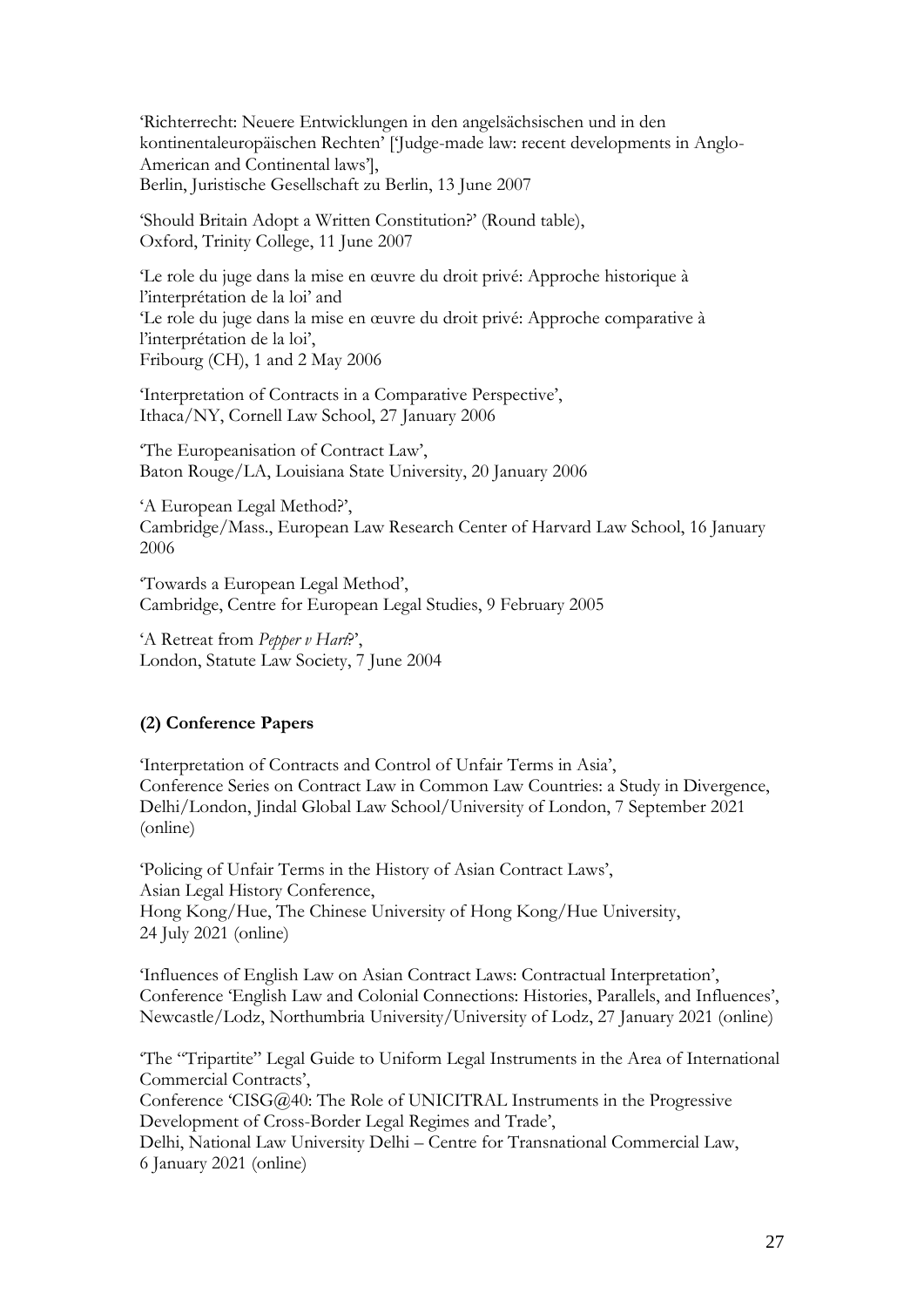'Choice of contract law and choice of forum: new developments with regard to regulatory competition', Conference 'The contribution of HCCH, UNCITRAL and UNIDROIT to the harmonisation of the law of international sales', Rome, UNIDROIT, 22 September 2020

'"Hardship Clauses" in internationalen Kaufverträgen aus rechtlicher Sicht', 5. Internationaler Wirtschaftsrechtstag, Berlin, DeutscheAnwaltAkademie, 14 November 2019

'Englisch als Vertragssprache' (together with Volker Triebel), 5. Internationaler Wirtschaftsrechtstag, Berlin, DeutscheAnwaltAkademie, 14 November 2019

'Frankfurt und sein Commercial Court', Conference 'Exportprodukt Recht für den Finanzplatz Frankfurt', Frankfurt, Wirtschaftsrat Deutschland und Netzwerk Finanzplatz, Frankfurt, 12 November 2019

'What should we learn from the English Commercial Court and from the projects in Singapore and Continental Europe?', Law made in Germany, 7th Symposium, Frankfurt, Deutscher Anwaltverein, IHK Frankfurt und RAK, 6 November 2019

'Legal studies in the Max Planck Society: a brief history', Max Planck Law Inaugural Conference Berlin, Harnack House, 21 October 2019

'Doctrinal Legal History', Colloquium 'Methods in Legal History', Frankfurt, Max Planck Institute for European Legal History, 15 October 2019

'Abraham Hayward: lawyer, literary man and lounge lizard', Legal Biography Workshop, Frankfurt, Max Planck Institute for European Legal History, 2 July 2019

'Entwurf eines allgemeinen deutschen Gesetzes über Schuldverhältnisse von 1866 (Dresdner Entwurf)', Symposion (in honour of Hans-Jürgen Becker) 'Deutscher Bund und nationale Rechtseinheit', Regensburg, Universität Regensburg, 21 March 2019

'English Language Contract Governed by Foreign Law', Seminar (in honour of Hugh Beale) 'Making Sense of Commercial and Contract Law' Warwick, University of Warwick Law School, 19 June 2018

'Englisch als Vertragssprache: Fallstricke und Fehlerquellen', Deutscher Anwaltstag 2018, Mannheim, 8 June 2018

'Coherence and Virtue – Commentary on Amalia Amaya', Symposium 'What gives meaning to statutory rules and constitutional provisions?', Cambridge, Faculty of Law, University of Cambridge, 12 May 2018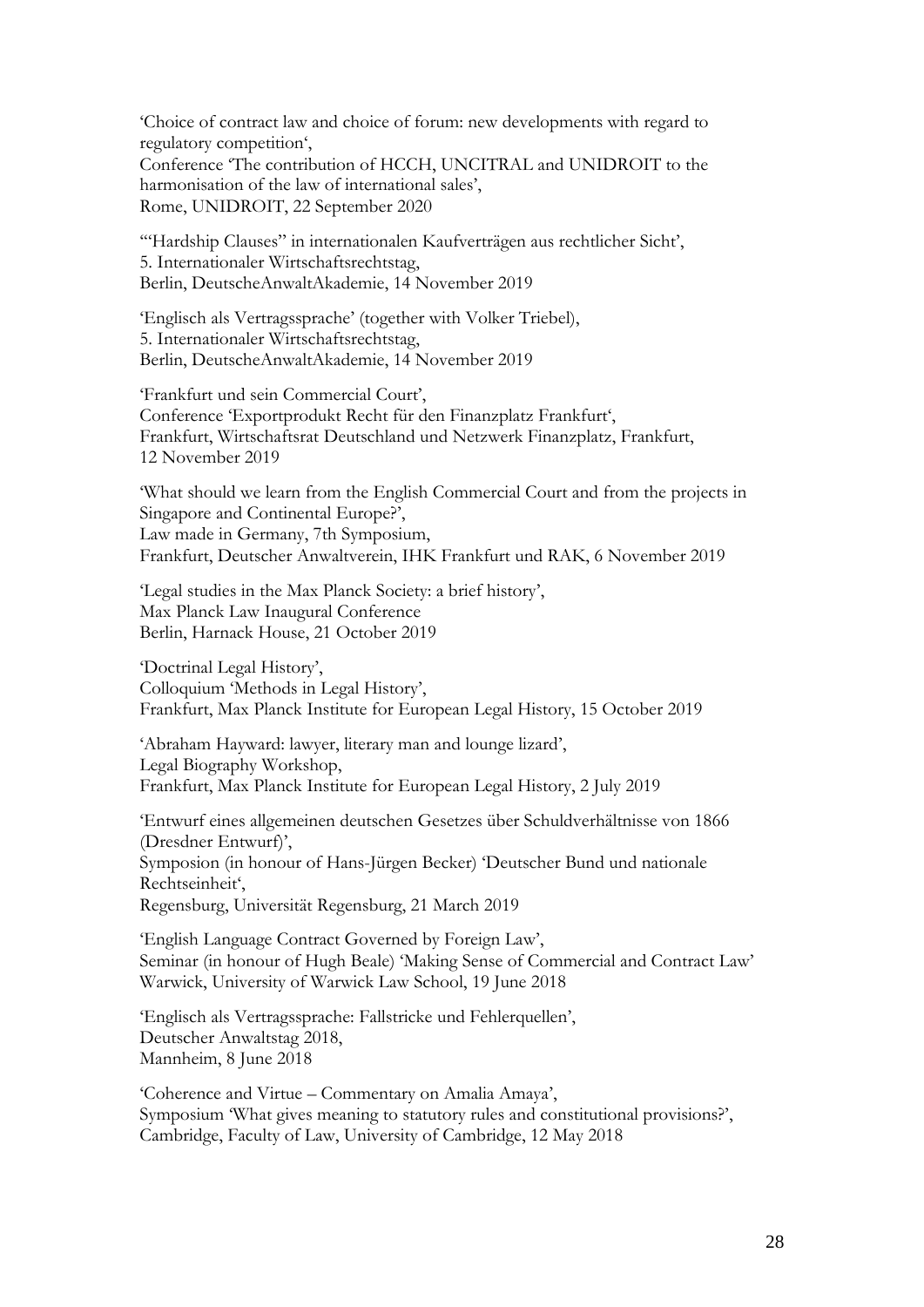'The Use of Soft Law in Arbitration: The UNIDROIT Principles of International Commercial Contracts', Colloquium 'Perspectivas en Arbitraje Internacional', Santiago, Centro de Arbitraje y Mediación - CAM Santiago de Chile, 5 April 2018

'Bridging the Gap Between the Civil and Common Law in International Contracts: Uniform Rules on Contractual Interpretation', Colloquium 'Nuevas Perspectivas en Derecho Contractual',

Valparaíso, Facultad de Derecho de la Pontifica Universidad Católica de Valparaíso, 3 April 2018

'Brexit: Winners and Losers in the Higher Education Sector', Symposion 'Brexit means Brexit?', Mainz, Academy of Sciences and Literature, 7 December 2017

'Legal Transfer in the Common Law World – Overview of a Research Field', Conference 'Legal History of the Common Law World', Tel Aviv, David Berg Foundation Institute for Law and History at the Buchmann Faculty of Law, Tel Aviv University, 27 November 2017

'The role of legal history in the interpretation of EU law: Status quo and future possibilities', Conference 'The Treaties of Rome as *travaux préparatoires*', Frankfurt, Max Planck Institute for European Legal History, 23 June 2017

'Voice – Intervention – Connection: the Scholar's Role in Editing Journals, Blogs, and Paper Series' (Roundtable) LASSNet Conference, New Delhi, 12 December 2016

'Towards a Legal Biography of FA Mann', Workshop 'FA Mann', Cambridge, St. John's College, University of Cambridge, 16 November 2016

'Brexit and its Prospective Impact on US-European Relations', DAJV Annual Conference, Cambridge Massachusetts, Harvard University, 13 October 2016

'Der internationale Wettbewerb von Gerichten: Rechtswahl und Gerichtsstandsvereinbarungen in Theorie und Praxis' ['International Competition of Courts: Choice of Law and Choice of Forum Agreements in Theory and Practice'], Lecture Series 'Berliner Seminare "Recht im Kontext" 2015/16: Gerichte und ihre Äquivalente', Berlin, Wissenschaftskolleg, 5 July 2016

'Uniform Rules on the Interpretation of Contracts to Bridge the Gap Between the Civil and the Common Law', Conference 'Uniform Rules for European Contract Law? A Critical Assessment', Segovia, IE University, 24 June 2016

'Peer Reviewing, Ranking and Bibliometrics: A View From the English-speaking World' Conference 'Publishing Legal History', Berlin, Harnack House of the Max Planck Society, 27 May 2016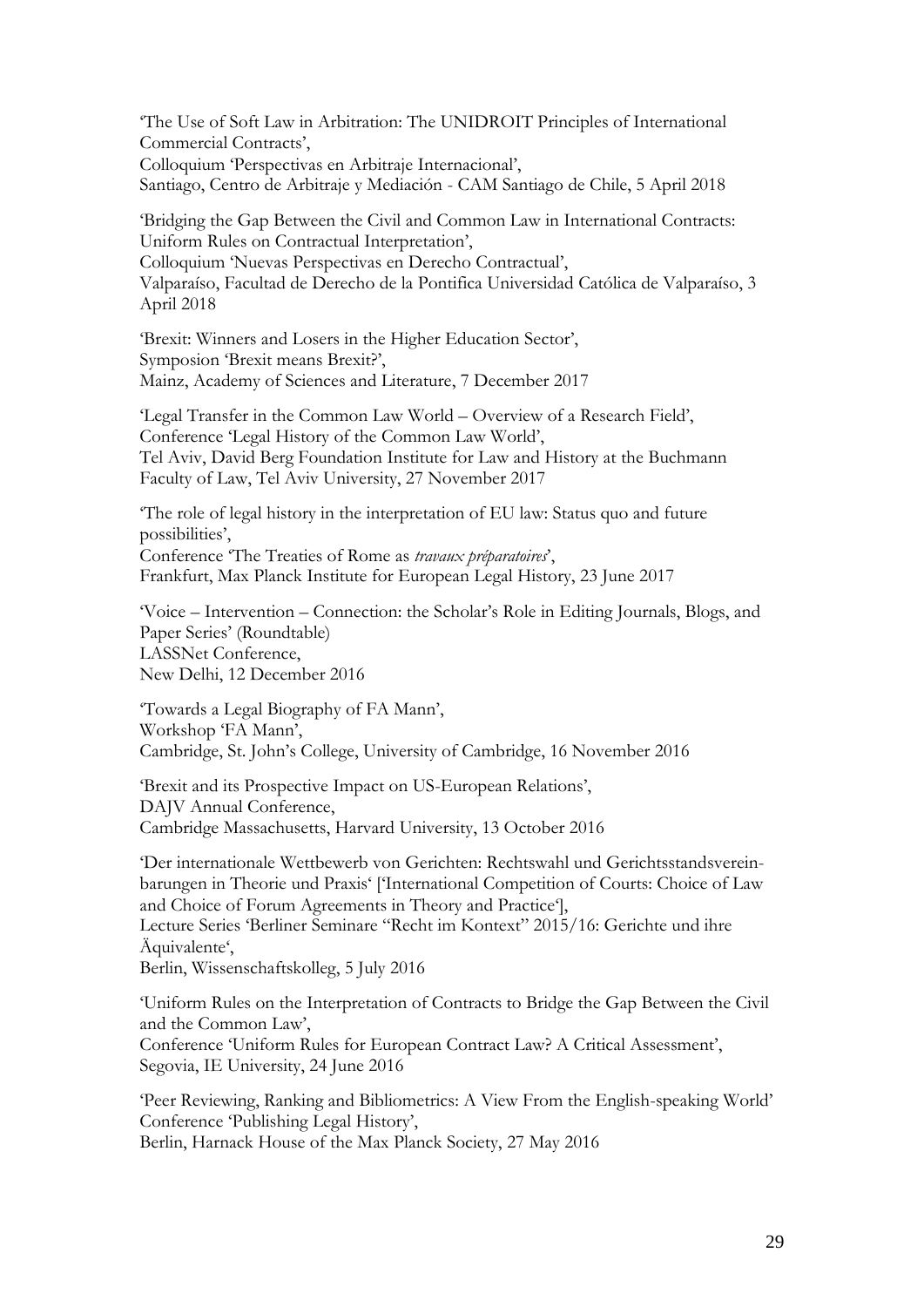'The UNIDROIT Principles on Contract Interpretation', Seminar 'Could the UNIDROIT Principles Solve the Battle between Common Law Jurisdictions and Other Jurisdictions in International Arbitration? If So, How?', Stockholm, Stockholm Centre for Commercial Law, 23 February 2016

'The Max Planck Institute for European Legal History and its Research Field "Legal Transfer in the Common Law World"', Kick-off Workshop 'Legal Transfer in the Common Law World', London, Birkbeck College, 18 February 2016

'Judge-made Law, Judicial Legitimacy and General Principles of Law in Europe: a Brief History', Conference 'General Principles of Law: European and Comparative Perspectives', Oxford, Institute of European and Comparative Law, 26 September 2015

'History of European Law 1950-1993: Reception by the Member States', Conference 'Towards a New History of European Law', Bruges, Collège d'Europe, 12 June 2015

'The Role of the Judge after the Reform of French Contract Law', Seminar 'The Balance Between Contracts and Codification', Oxford, Christ Church College, 27 April 2015

'Violence économique – clauses abusives – révision pour imprévision – execution en nature – remèdes unliatéraux: l'experience allemande', Colloquium 'Le projet de réforme du droit des contrats: premières reactions de la pratique des affaires', Paris, Chambre de commerce et d'industrie de Paris, 8 April 2015

'Focusing on the "Legal" in the "New History of EU Law"' Workshop of the Copenhagen Project on the History of EU Law, Copenhagen University, 18 January 2015

'Challenges for European and Comparative Legal History', Colloquium 'Legal History – Future Challenges', Frankfurt/Main, Max Planck Institute for European Legal History, 2 December 2013

'A Commentary on the UNIDROIT Principles of International Commercial Contracts', Workshop 'Literature on the Convention for the International Sale of Goods' New York, NYU Center for Transnational Litigation, Arbitration and Commercial Law, 24 September 2013

'International Commercial Arbitration and Global Governance', Conference 'Transformations of the State', Oxford, Social Sciences Division, 11 May 2012

'European Legal Method: Learning from Intellectual Property?', Conference 'European Methods and Interactions in the Field of Intellectual Property Law',

Oxford, Jesus College, 7 January 2012

'Schlüsselstellen in englischen Savigny-Übersetzungen' ['Key passages in English translations of Savigny's works'],

Conference 'Savigny International?',

Frankfurt/Main, Max Planck Institute for European Legal History, 25 October 2011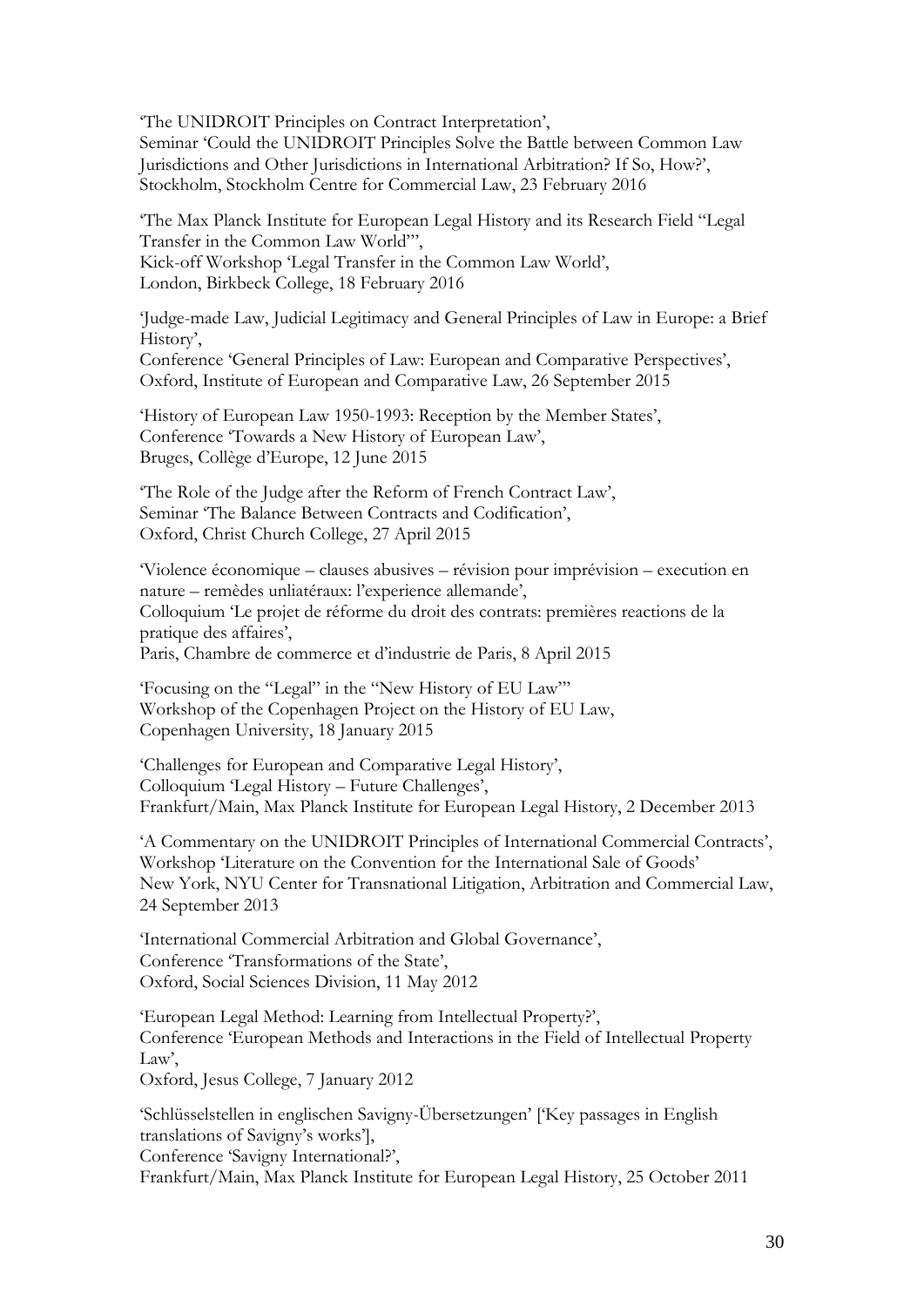'Regulatory Competition Through Choice of Contract Law and Choice of Forum in Europe: Theory and Empirical Evidence', Conference 'Regulatory Competition in Contract Law and Dispute Resolution", Munich, 14 October 2011

'EU Law and Private Law: a Difficult Relationship', Conference 'The Involvement of EU Law in Private Law Relationships', Oxford, St Anne's College, 28 September 2011

'The Common Frame of Reference of European Contract Law', Annual Conference of the British German Jurists Association, London, 25 September 2011

'Conceptualizing Postnational Rulemaking: Comments from the Perspective of Legal History and Transnational Commercial Law', Conference 'Workshop on Postnational Rulemaking', Amsterdam, The Royal Netherlands Academy of Arts and Sciences (KNAW), 15 September 2011

'Selbstregulierung im Recht der Verträge: England im späten 19. und frühen 20. Jahrhundert' ['Self-regulation in the law of contract: England in late 19th and early 20th century'],

Conference 'Regulierte Selbstregulierung in der westlichen Welt des späten 19. und frühen 20. Jahrhunderts' ['Regulated self-regulation in the Western world of the late 19th and early 20th century'],

Frankfurt/Main, Max Planck Institute for European Legal History, 16 June 2011

'Transnational Law with and Without States' (Panel Chair), Conference 'Transformations of the State', Oxford, Department of Politics and International Relations, 21 May 2011

'Juristische Zeitgeschichte und Rechtsvergleichung am Beispiel der "Deutschsprachigen Zivilrechtslehrer des 20. Jahrhunderts"' ['Contemporary legal history and comparative law: the case of the "Twentieth century German speaking teachers of private law"'], Conference 'Rechtshistorisches Wochenende' ['Legal history weekend'], Sehlendorf, 13 May 2011

'Unification of General Contract Law: the Case of the UNIDROIT Principles of International Commercial Contracts', Conference: '1st African Conference on International Commercial Law', Douala (Cameroon), 14 January 2011

'The Future of International Commercial Contract Law: Coexistence Between CISG, PICC and CFR?',

Conference 'International Commercial Transactions: UN Sales Convention (CISG) and UNIDROIT Principles of International Commercial Contracts (PICC)', Trier, Academy of European Law, 11 June 2010

'CFR and UNIDROIT Principles of International Commercial Contracts: Coexistence, Competition, or Overkill of Soft Law?',

Conference 'A Common Frame of Reference for European Contract Law', Stockholm, Swedish Presidency of the EU, 23 October 2009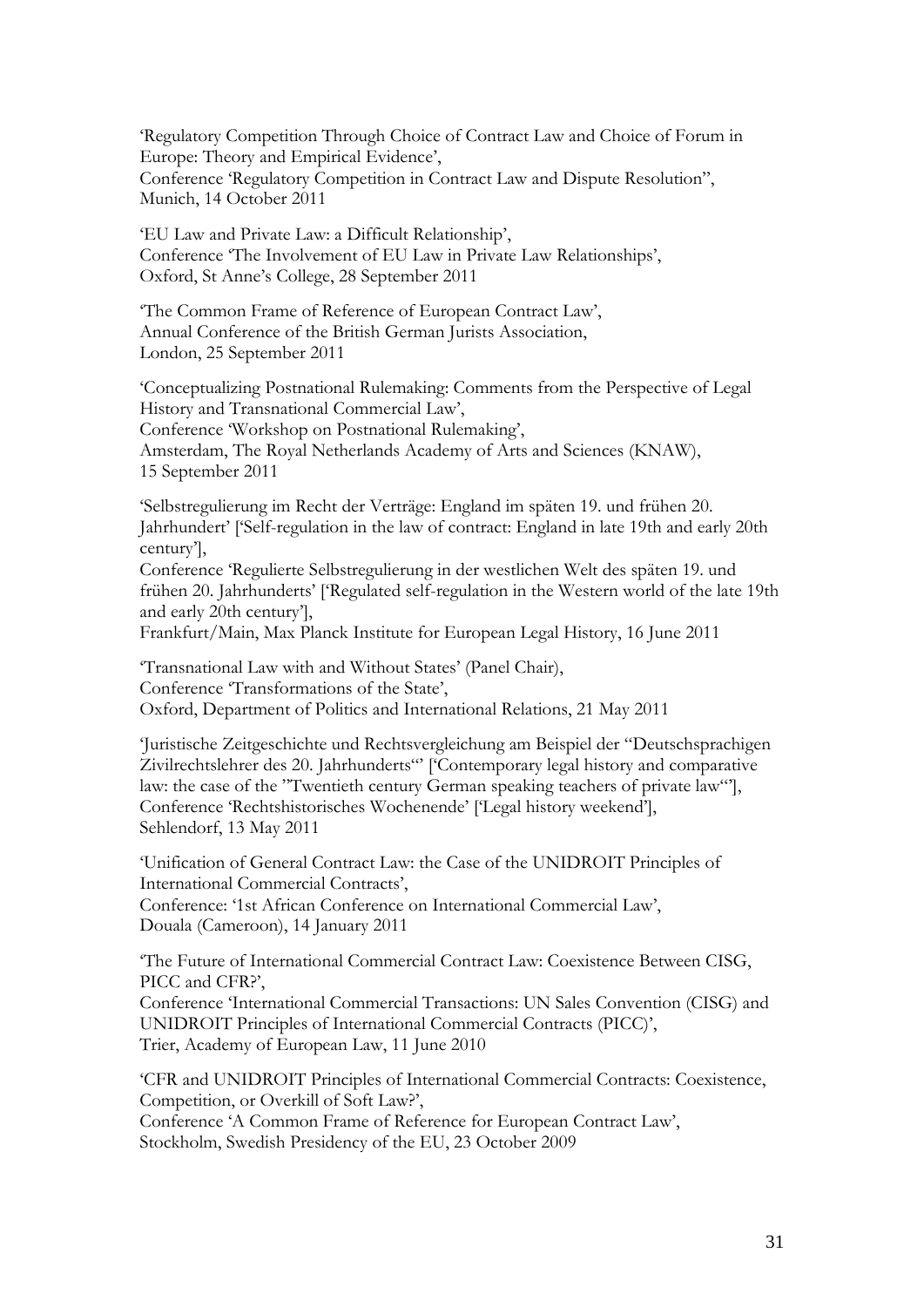'Legal Education in the Global Marketplace', Conference 'Globalization of the Legal Profession', Oxford, Magdalen College, 11 September 2009

'The Role of Comparative Law in the Preparation of International Uniform Law', Conference 'Transnational Commercial Law', Oxford, St John's College, 23 July 2009

'Costs and Funding of Civil Litigation: to Harmonize or not to Harmonize?' Conference 'Litigation Costs and Funding', Oxford, Centre for Socio-Legal Studies, 7 July 2009

'The UNIDROIT Principles of International Commercial Contracts – Major Themes', Conference 'The UNIDROIT Principles of International Commercial Contracts and Nordic Contract Law Reform', Stockholm, Stockholm Centre for Commercial Law, 27 May 2009

'Interpretation of Contracts (Chapter 4 of the UNIDROIT Principles)', Conference 'The UNIDROIT Principles of International Commercial Contracts', London, London Court of International Arbitration, 26 February 2009

'Interpretation of Contracts (Chapter 4 of the UNIDROIT Principles)', Conference 'The UNIDROIT Principles of International Commercial Contracts', Paris, International Court of Arbitration, 25 February 2009

'Skating on Thin Ice: what Happened to 'Strict' Interpretation of Criminal and Tax Legislation?', Statute Law Society Conference, Belfast, 11 October 2008

'Prohibition of Abuse of Law: an Emerging Principle of EU Law', Conference 'Prohibition of Abuse of Law: a New General Principle of EU Law?', Oxford, Centre for Business Taxation, 4 October 2008

'Form of Judgments: Conclusions', Conference 'A Matter of Style? The Form of Judgments in the United Kingdom and Abroad: a Symposium in Honour of Lord Bingham', Oxford, St Anne's College, 21 June 2008

'Towards a European Contract Law: Recent and Future Developments', CDAMS Seminar, Kobe University, 12 December 2007

'Development of Sources of European Law and Methodology of Comparative Law', Conference 'Legal Terminology in the Era of Globalization – Comparative Studies on Legal Transplant in Europe and East Asia', Tokyo, Waseda University Institute of Comparative Law, 8 December 2007

'Some Wider Lessons from the Privacy Debate', Conference 'UK-German Judicial Exchange', London, House of Lords, 28 September 2007

'Interpretation of Contracts: Concluding Comparative Observations' Conference '7th Oxford-Norton Rose Colloquium', Oxford, St Hugh's College, 22 September 2006